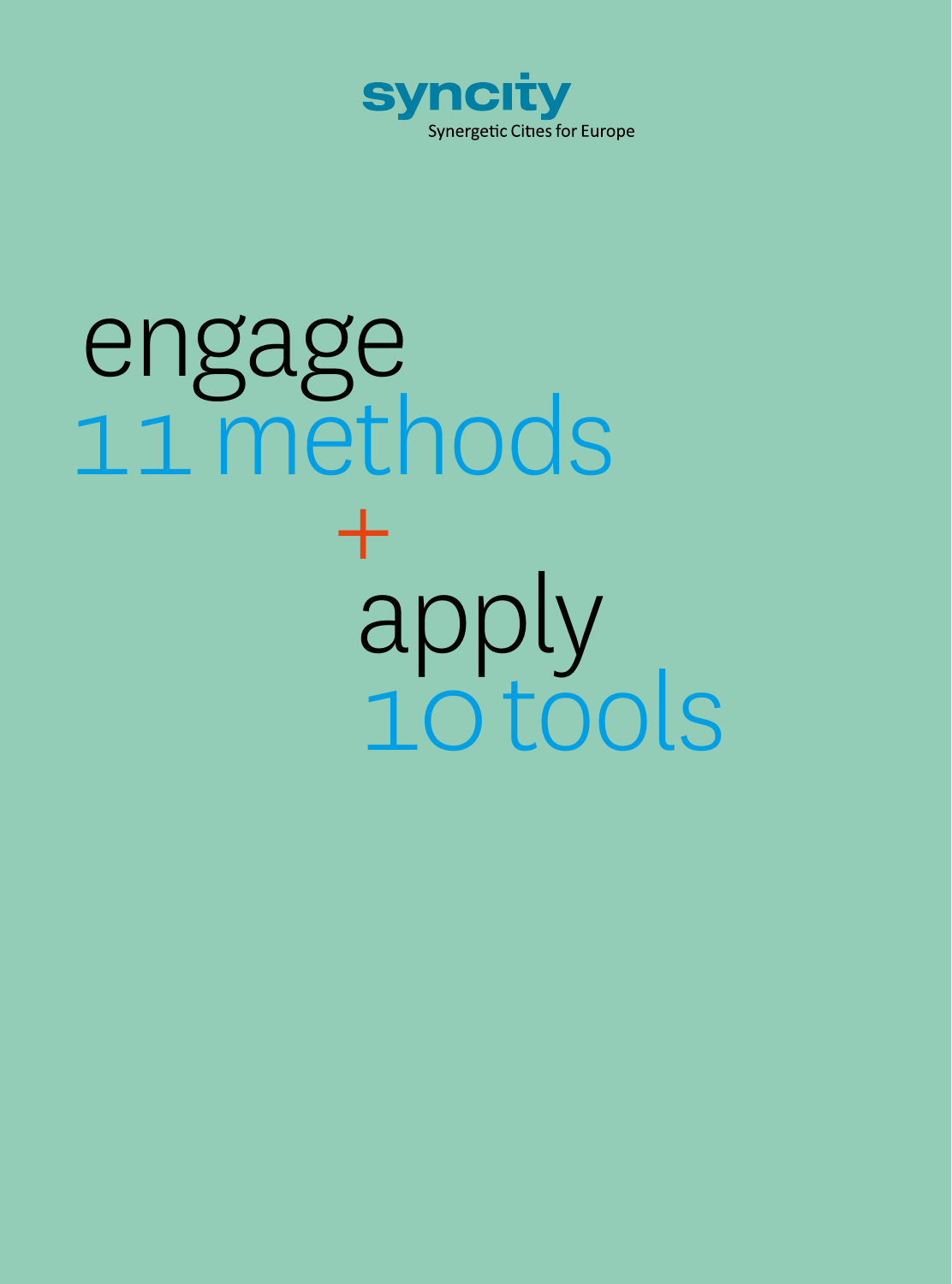## OI choose your urban furniture

#### **Select examples of urban furniture**

The first step is to explore the public space in question to identify the existing urban furniture (including its limitations) and see if additional features are needed. The second step is to reflect on the function(s) of each individual type of urban furniture (e. g. benches, bike parking, flower beds needed). Each function is related to a certain type of usage and can enhance and / or disrupt other usages. Keep in mind that introducing new urban furniture can lead to new conflicts in the public space. For instance, benches attract young people to spend time in the public space, but loud groups can disturb residents. The last step is selecting examples with different design proposals: shape (e. g. height, depth) and materials (e. g. wood, concrete). This takes into account the ergonomic characteristics, the aesthetic value and the maintenance requirements of the urban furniture. The final selection of examples should include a wide variety of designs with the same function to allow comparison.

#### **Hold the workshop**

Present the examples in a way that can be easily understood by the users of the space. Print the examples on card-type formats with a photo of the urban furniture in a real-world setting. Include the function and source (designer, city and country), and leave space for comments. Print or draw a grid on a large paper format, divided according to the different functions of the urban furniture. Divide the participants into small groups (1 – 3 people) and provide explanations and take notes. The objective is not selecting one particular object to be replicated in the public space, but gathering inspiration for designing the most appropriate urban furniture for that particular public space.

This method facilitates interaction between practitioners (e. g. architects, urban designers) and users of a public space during a co-design workshop. It triggers the imagination of users and reveals their aspirations about the future of public spaces.

#### Further reading:

Sanches, Maria G. and Lois Frankel. 2010. 'Co-design in Public Spaces: An Interdisciplinary Approach to Street Furniture Development', in Durling, D., Bousbaci, R., Chen, L, Gauthier, P., Poldma, T., Roworth-Stokes, S. and E. Stolterman (eds.), *Design and Complexity — DRS International Conference 2010, 7-9 July 2010, Montreal, Canada.*

\* Sanders, Liz and Pieter J. Stappers. 2014. 'From Designing to Codesigning to Collective Dreaming. *Interactions* 21(6): 24 – 33. \*

Sobral, Laura. 2013. 'Co-created Street Furniture as a Catalyst for Urban Culture and Public Life'. Hacking Urban Furniture Website. Retrieved 7 / 02 2021 from http:// www.hackingurbanfurniture.net/ research/co-created-street furniture-as-a-catalyst-forurbanculture-and-public-life/.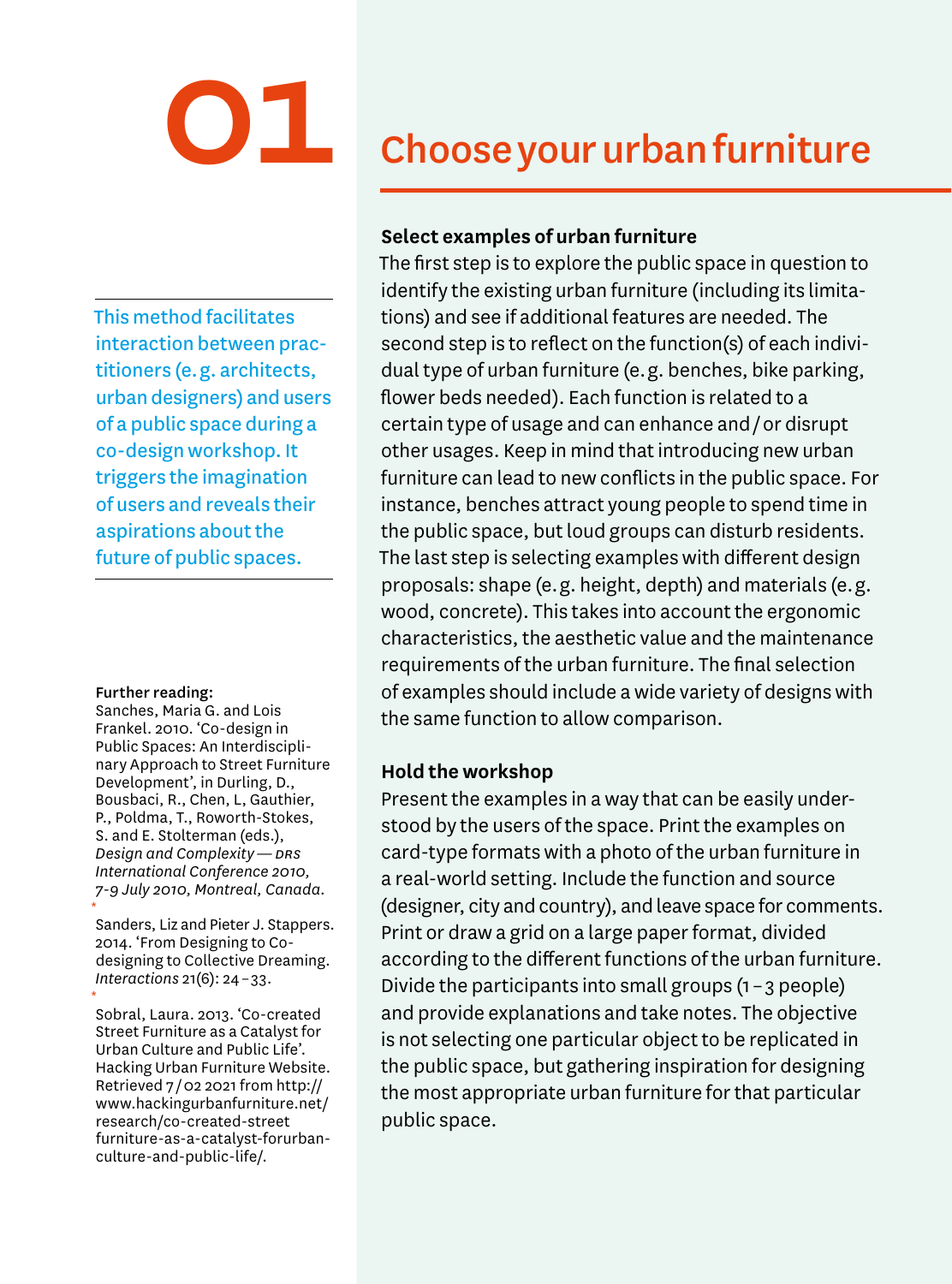*Cards with urban furniture from all over the world inspire passers– by to leave comments on their own wishes during a Syncity co-design workshop on Rue Dr De Meersman, Cureghem 2020.*



### Choose your urban furniture

An interactive method to imagine possible ways of transforming a public space with urban furniture.

### **Who is it for**

Users of a public space

#### **How does it work**

It provides the participants with inspiring examples of urban furniture and facilitates a discussion on the most suitable solutions.

#### **Why, what for**

It enables people to express their aspirations about the future of a public space, and makes them visible to others.

#### **Who can do it and what do you need for it**

Competences: skills in using a layout program (alternatively, it can be done in OpenOffice), facilitation skills.

Materials: cardboard for printing the cards (A6), a printed grid to categorise the examples (A0), pencils, sticky notes, a rigid support used as display.

#### **At what phase in a planning process**

After completing the site diagnostic / in the co-design phase

#### **Estimated budget**

€ 150

#### **syncity Contact**

Catalina Dobre, catalina.dobre@ulb.be

► Handbook, Part II, Phase 2B and Phase 3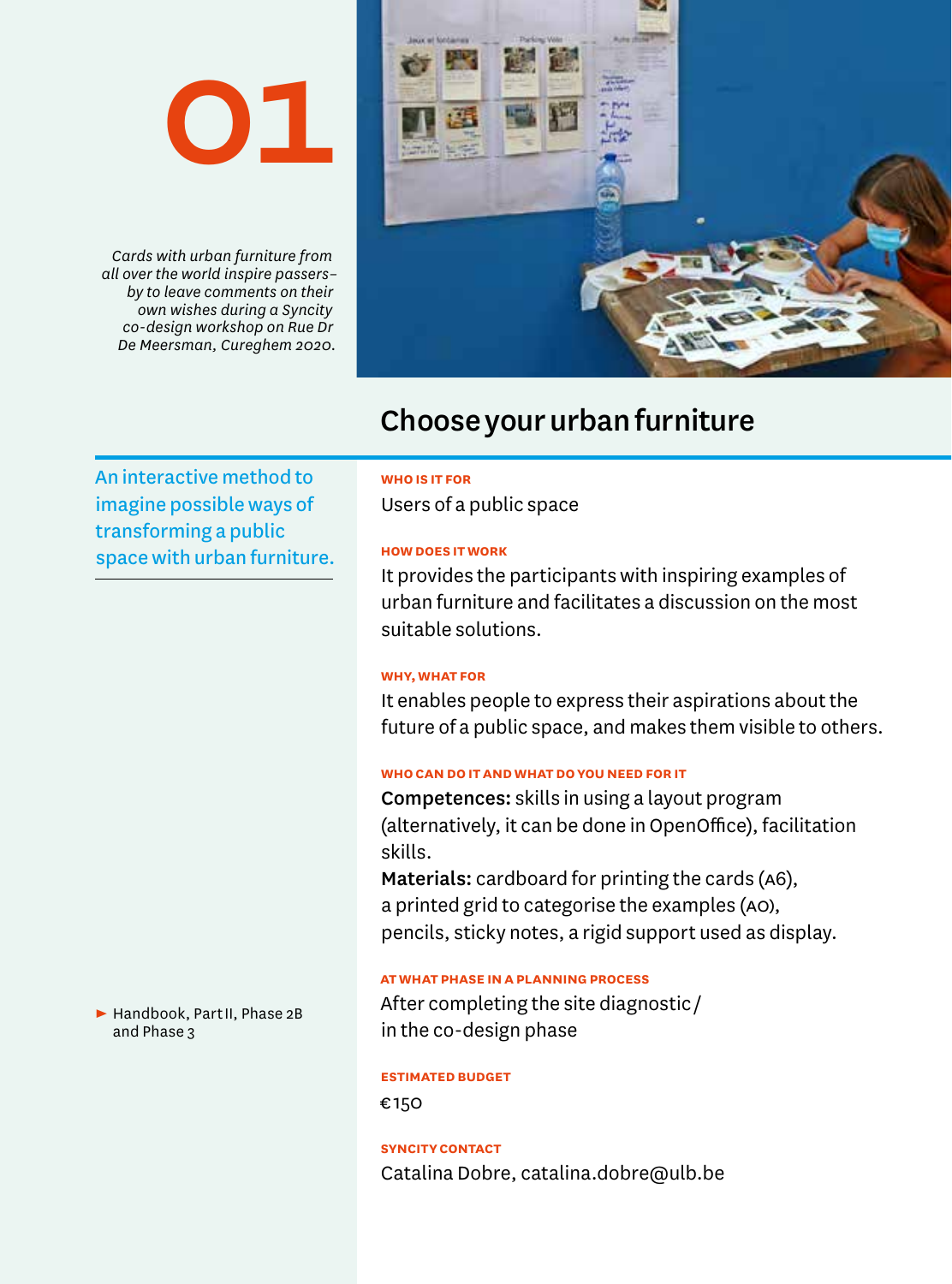A moderated board game in which the players take on different roles related to a certain setting (a house, a neighbourhood, an urban planning process, etc). They negotiate to create community-driven sustainable spaces.

#### Further reading:

Dumit, Joseph. 2021. 'Playing with Method: Game Design as Ethnographic Research'. Huberlin website. Retrieved 17 January 2021 from https://www.euroethno. huberlin.de/de/forschung/ labore/stadt. \*

Flanagan, Mary. 2009. *Critical play: Radical game design.* Cambridge and London: MIT press.

\* Law, John and John Urry. 2004. 'Enacting the Social'. *Economy and Society* 33(3): 390-410.

## 02 The Urbodrom game

Urbodrom is an entertaining way to approach the topic of spatial planning and a participation tool for citizens. Round by round, the players build houses, streets and parks and, on the basis of exchange with each other, develop shared ideas inspired by sustainability expertise. It also generates information which can be valuable in qualitative social research.

#### **Prepare**

- Develop the narration for your game (what if ...) for the specific site / topic / area
- Define 8 – 12 roles, with one object / artefact for each role
- Create the gameboard (a hand drawn sketch on cardboard, a large printed map of the area, etc)

#### **Play the game**

- Intro: tell the narration, assign roles (each player chooses one role), kick-off the game
- Play: each participant has a go in several rounds, drawing on the board, placing buildings, objects, etc
- Document: Take pictures of the gameboard at each round and document the main statements (audio or notes)

#### **Reflect and analyse**

Develop and fill in a reflection grid related to the specific setting and aim.

#### **Benefits**

The game values each input and know-how equally. The group benefits from the negotiation experience. As the players find creative solutions together, they become aware of sustainability topics, and a sense of community is created. In this process, talking creates understanding, exchange creates empathy, and this in turn leads to shared ideas.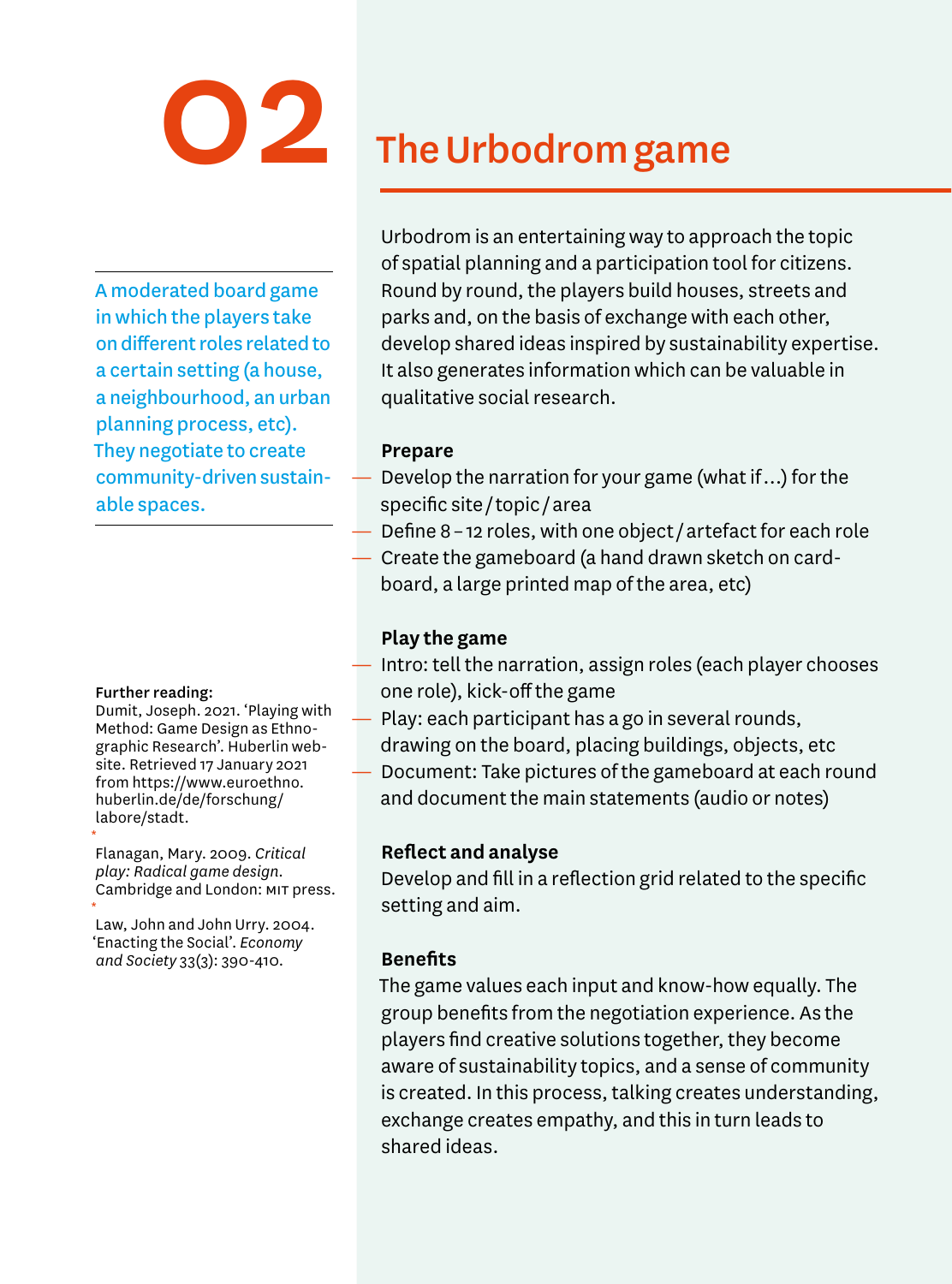*Playing the Urbodrom game with dwellers from Franz-Novy-Hof in Ottakring, Vienna, 2020.*



### The Urbodrom game

### **Who is it for**

Residents, users of a site, urban planners, private companies, politicians etc

#### **How does it work**

The players slip into different roles and build a sustainable urban space together.

#### **Why, what for**

It reveals people's concerns related to space, facilitates the players' access to political, social and spatial planning topics, and creates a sense of urban commons.

#### **Who can do it and what Do you need for it**

Competences: two moderators, ideally with competence in sustainability and urban planning issues Materials: a game board, modelling clay, props for the roles, table and chairs, thick pens to write and draw

#### **At what phase in a planning process**

In the awareness-raising phase

#### **Estimated budget**

€ 150 – € 1000, depending on whether you create your own version or get support from the Urbodrom team

#### **syncity Contact**

Laura Lohmann, Charlotte Fleischmann, urbodrom@gmail.com, office@oikodrom.org

Urbodrom enables people to express their opinions and wishes about an urban space and to develop shared and sustainabilityoriented visions in a playful and creative setting.

 $\blacktriangleright$  For more details on the game and how to play, check the USB stick or scan the QR code on the last page of the handbook.

► Handbook, Part II, Phase 2A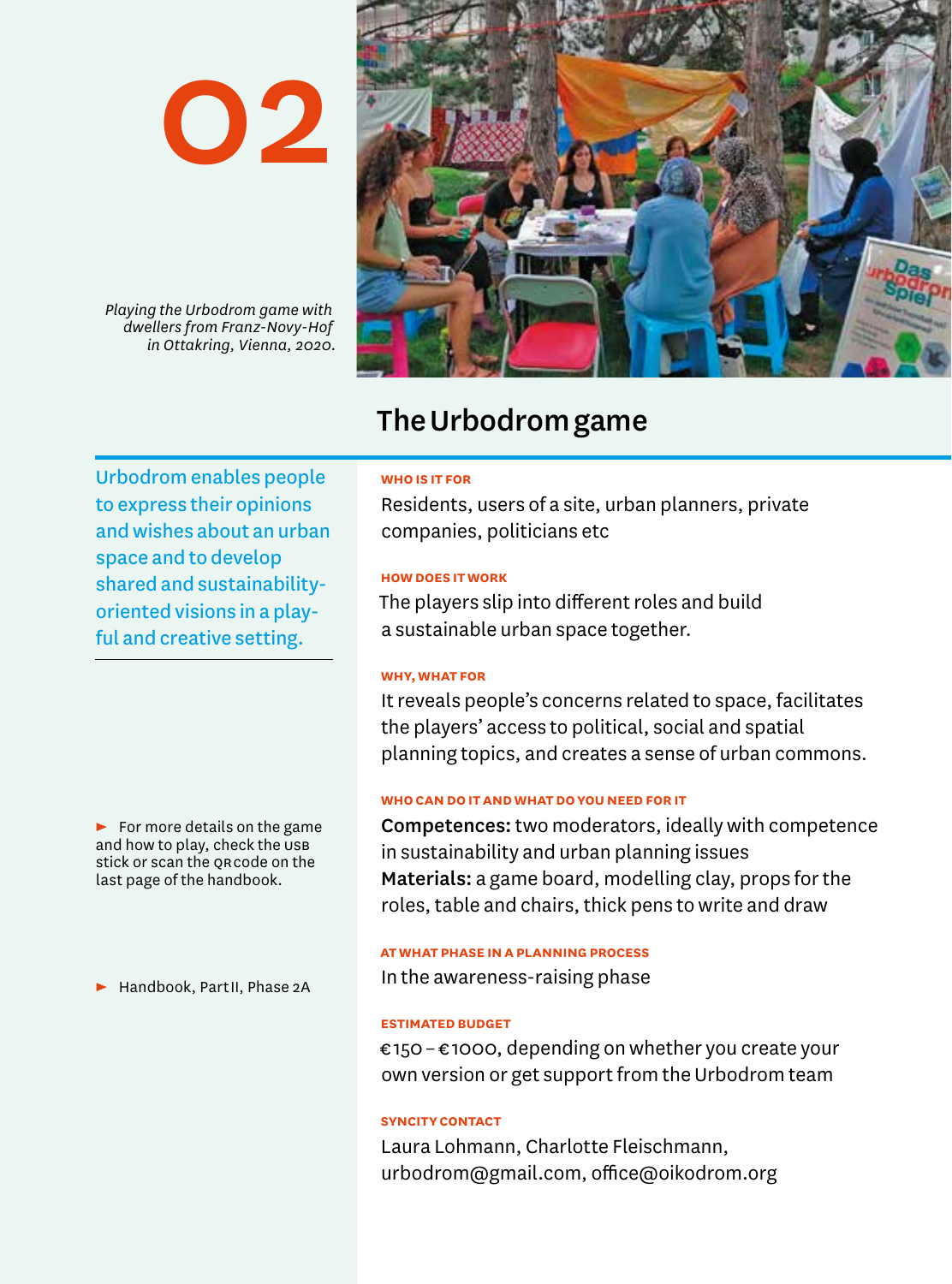A method for urban areas with a high density of development plans where gentrification is likely to happen. It lets stakeholders with different types of knowledge (e. g. city planners, local residents, users) meet as equal partners and learn from each other.

#### Further reading:

Zask, Joëlle. 2011. *Participer: Essai sur les formes démocratiques de la participation*. Paris: Le Bord de l'eau.

\* Collectif Rosa Bonheur. 2019. *La Ville vue d'en-bas: Travail et production de l'espace populaire*. Editions Amsterdam.

\* Berger, Mathieu. 2019. *Le temps d'une politique: Chronique des contrats de quartier Bruxellois. Brussels:* Fondation CIVA Stichting.

## The walkshop

#### **Do preliminary fieldwork**

A walkshop requires thorough urban diagnosis in order to identify all the stakeholders to be engaged. This includes mapping local and regional stakeholders and the usage patterns of the public space(s) in questions.

#### **Define the area and the discussion stops**

Demarcate the territory (based on the mental maps of the participants involved) where the tour takes place. Choose and define in advance stopping points for discussion, with the aim of highlighting areas of tension, where the actual use of space is challenged / threatened by future urban development plans.

#### **Conduct the tour**

Hold a short presentation at the beginning to clarify the objectives of the day. If possible, have a cargo bike offering refreshments and use an object (e. g. an umbrella) to symbolically mark the discussion stops. At each stop, at least two persons should present the space and its usage. Have a space where participants can gather after the tour and engage in a more informal discussion.

#### **Benefits**

It enables participants to get the user experience of a space and relate it to future real estate development plans. It allows planning experts to transform and democratise their narratives, using physical measurements rather than the conventions of architectural scale drawings. Local stakeholders can present their space-related practices in their own words and within the space in question. It ensures that communication methods used by experts (e. g. blueprints, models and presentations tools) do not "dominate" stakeholders with lay knowledge.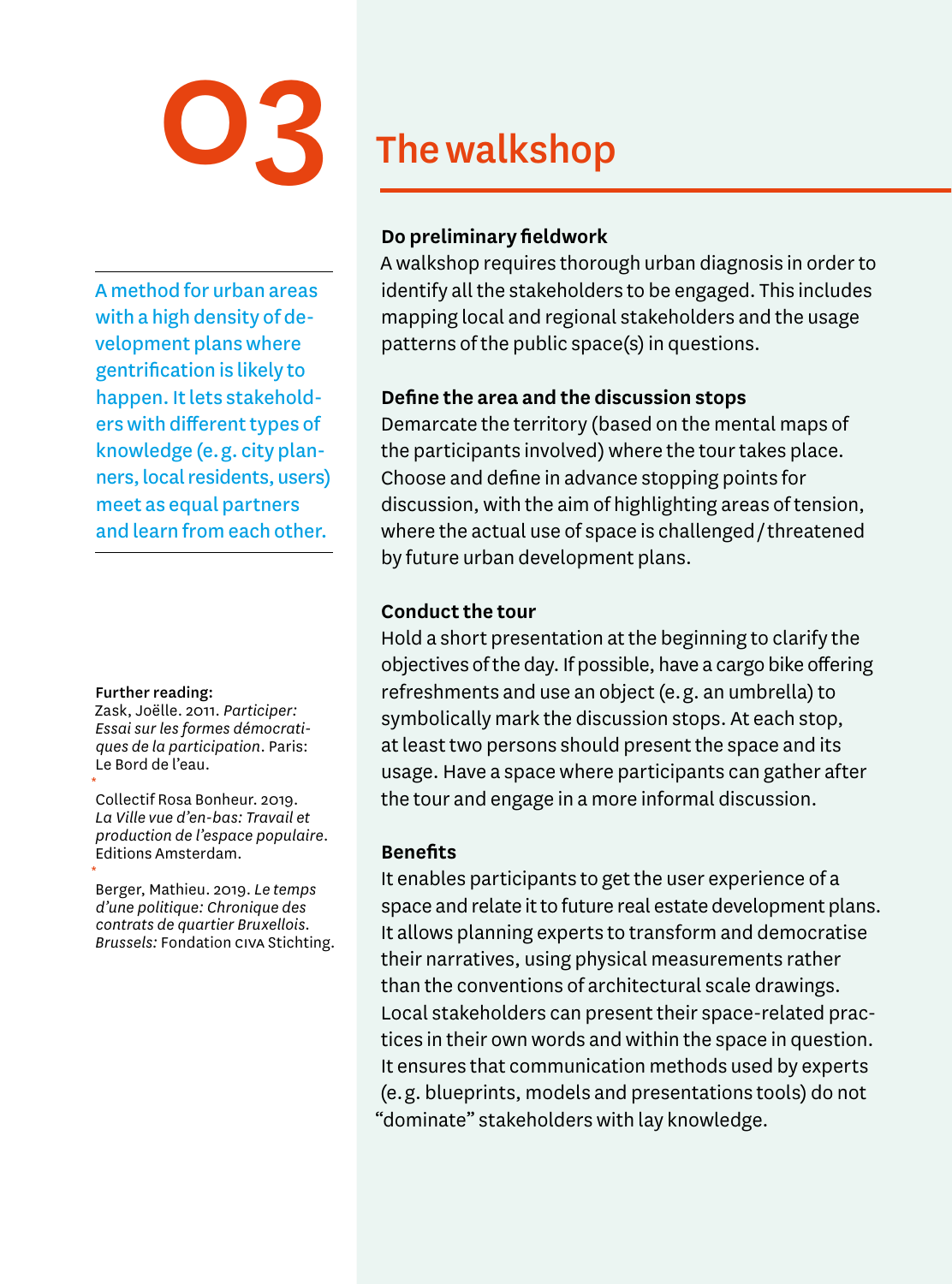*Presenting a community kitchen to urban planners and other stakeholders during a Syncity walkshop under the roof of the Abattoir in Cureghem, 2020.*



### The walkshop

An in-situ tour where the narratives of local stakeholders meet those of planning experts.

#### users, community-based organisations, etc

**Who is it for**

#### **How does it work**

Organise a tour in the area at stake with discussion stops where local stakeholders present the space from their point of view. Support informal discussion and exchange.

Urban planning authorities and experts, local residents,

#### **Why, what for**

For creating common knowledge about the use of a specific site and the related urban projects

#### **Who can do it and what do you need for it**

Competences: considerable knowledge about the usage of the chosen site, about real estate actors and ongoing urban transformation plans Materials: refreshments, umbrella, cargo bike (optional)

#### **At what phase in a planning process**

After completing the site-diagnostic

#### **Estimated budget**

Costs of renting a space and food and beverages for the exchange after the tour

#### **syncity Contact**

Basile Museux, basile.museux@abattoir.be, Christian Dessouroux, cdessour@ulb.ac.be

► Handbook, Part II, Phase 2A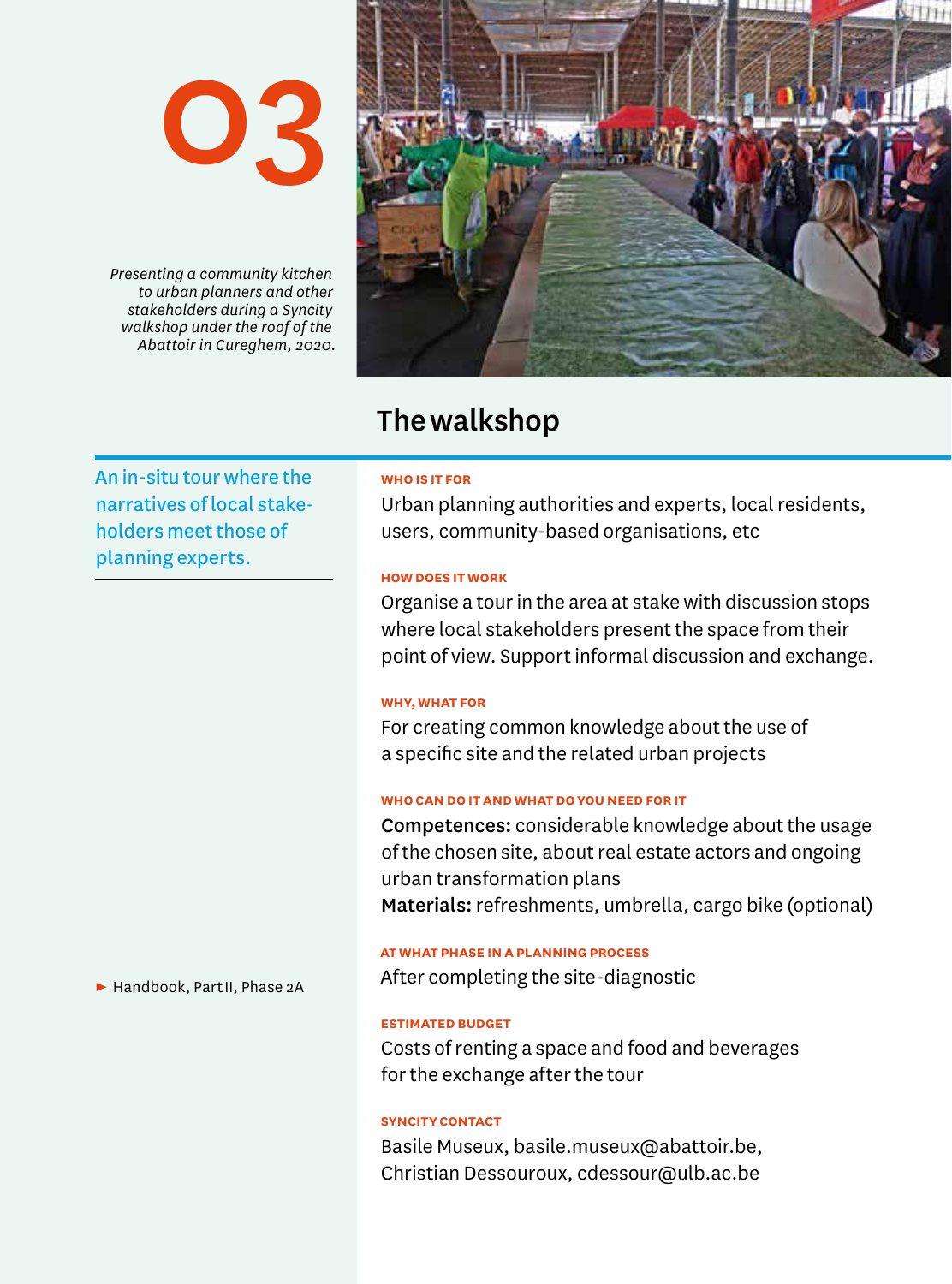A method that encourages free thought and helps engage a larger number of people in a discussion about specific topics related to spaces they use.

#### Further reading:

'Street Debate — The Word Carrier'. Retrieved 19 February 2021 from https://www. spacetwinning.eu/pdf/Guideline\_ for\_street\_debate.pdf

\* 'European Street Debate: How Important is Europe for You?' 2019. Sensibiliz'Action website. Retrieved 8 February 2021 from http://www.sensibilizaction.fr/ wp-content/uploads/2019/03/ Leaflet-How-important-isEuropefor-you.pdf.

\* 'To Debate: The Word Carrier'. 2019. Street Views — *Youth for Diversity. Guideline How to Raise Awareness in Diversity in the Street*, pp. 14-16. Retrieved 8 February 2021 from http://www. sensibilizaction.fr/wp-content/ uploads/2019/03/Guideline-Street-Views-Youth-for-Diversity. pdf.

### Porte parole

#### **Formulate relevant questions**

Brainstorm on themes that might be relevant to the people in the specific area / site. Formulate questions related to the different aspects of the themes in a way that can be understood by everyone, regardless of education, age, gender or social background, etc (e. g. "Can we all live together?", "What is important for you in the neighbourhood?").

#### **Test the questions, evaluate the answers**

Test whether the topics and questions are appropriate or appealing for your target group: have interviewers walk in pairs in the chosen area, talk to people, document their answers. Reformulate questions that were deemed irrelevant or unappealing.

#### **Hold the event**

Write the questions on large, colourful pieces of cardboard, and place them on site together with possible answers to some of them for inspiration. If the area is large, divide it in several sub-spaces. Assign an interviewer to each of them, whose role is to make people delve deeper into the topic and relate it to their memories and emotions. The interviewer takes notes during the discussion, reads back the text to the interviewee to make sure the quote is correct, and transcribes the text again on a piece of cardboard, highlighting different opinions and perspectives or anything interesting. The more visually attractive the boards are, the more they will attract passers-by and prompt them to discuss the statements and contribute their own.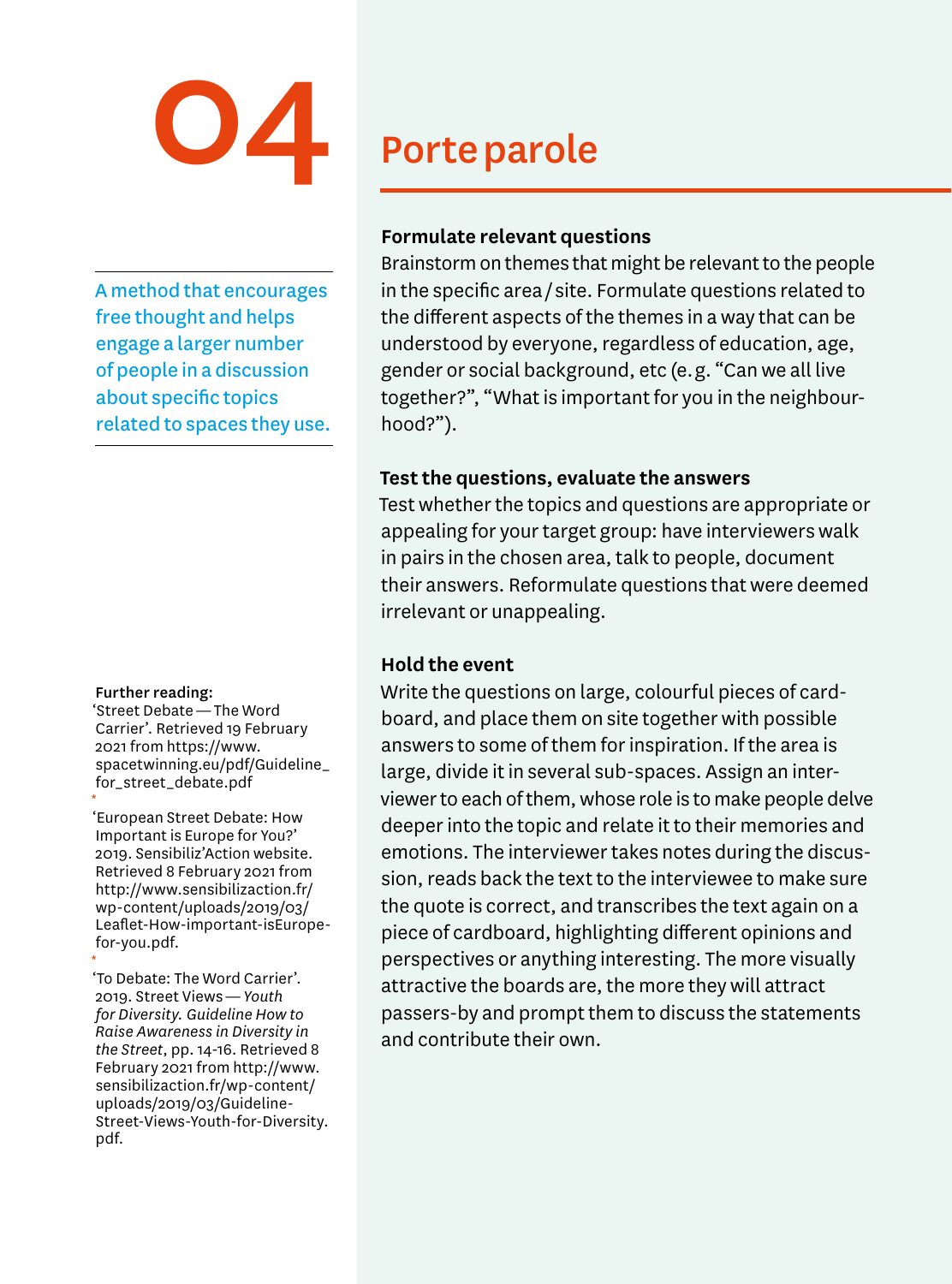

*"Thank you for respecting this place as if it was your home." One of many messages from passer-bys to other users of the square Dr. De Meersman, displayed in the frame of a Syncity Urban Living Lab.*



### Porte parole

A visually attractive way to make people reflect and discuss about topics and conditions related to urban transformation.

**Who is it for**

Local residents and all the users of a (public) space

#### **How does it work**

Formulate questions related to a public space / neighbourhood that are relevant to its users / residents. Write them on large boards and make an "exhibition" in a public space. Carry out interviews with passers-by and add their answers to the boards to attract more people and turn the place into a social event.

#### **Why, what for**

It reveals a great diversity of opinions and provides a space for everyone to be heard.

#### **Who can do it and what do you need for it**

Competences: facilitators, transcribers, interviewers Materials: coloured card boards and pens, ropes to hang the card boards to make them visible on the site

#### **At what phase in a planning process**

After completing the site diagnostic, to raise awareness about local issues

#### **Estimated budget**

€ 50 – € 100

#### **syncity Contact**

Ina Ivanceanu, ina.ivanceanu@oikodrom.org

► Handbook, Part II, Phase 2A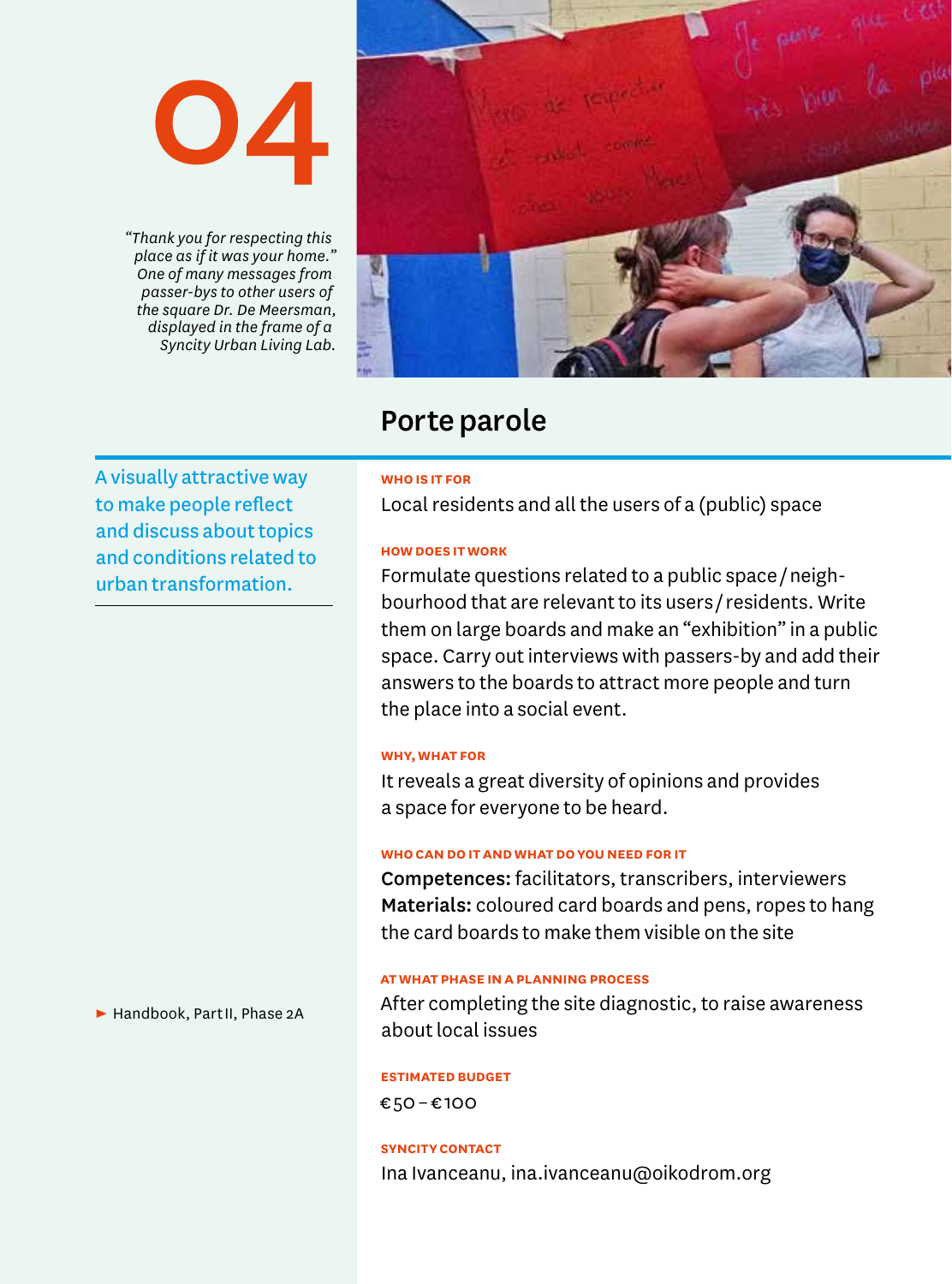

The photo interview opens a dialogue with "formal experts", as opposed to other methods where researchers decide about the relevant topics. It allows local residents and users to contribute their ideas and local knowledge to a planning process. They become active research partners.

#### Further reading:

Harper, Douglas. 2002. 'Talking About Pictures: a Case for Photo Elicitation'. *Visual Studies* 17(1). \*

Oevermann, Ulrich. 1993. 'Die objektive Hermeneutik als unverzichtbare methodologische Grundlage für die Analyse von Subjektivität'., in Jung, Thomas and Stefan Müller-Doohm (eds.), *Wirklichkeit im Deutungsprozess; Verhältnis Bild und Texte, Ergänzungen und Widersprüche*. Frankfurt: Suhrkamp.

\* Rose, Gilian. 2016. *Visual Methodologies: An Introduction to Researching with Visual Materials*, 4<sup>th</sup> edn. London: Sage Publications Ltd.

### Participatory photo interview

#### **The opening phase**

Invite residents and users to reflect on the influence or meaningfulness of a specific question or urban planning project for their own lives. Encourage them to use their own concepts, experiences, biographic or imaginary relationships to the space in question.

#### **The photo-shooting and interview phase**

Ask the participants to take photographs of the neighbourhood: for example, of places, buildings, people, social networks or local activities and businesses that relate to the specific question. Look at the photos together with the participants and ask them to provide narratives about the sites they have photographed and explain what is important and meaningful to them.

#### **The interpretation phase**

Analyse the visuals (the photographs taken) and the verbal empirical data (the interpretation of the photographs provided by the participants). Categories for codifying the visual material emerge from the empirical data of the field work conducted in the area. As for the verbal data, use various social research interpretation techniques (e. g. content analyses or hermeneutical interpretation). Follow the participants' conceptualization of the initial question that led to their choices of pictures. Look for the habits and concerns of the people related to space. The photographer's point of view reveals a social process within the larger context. All photos taken by participants can be seen as answers to the research or planning questions.

#### **Communication of the results**

Organise a photo exhibition and invite local authorities or policy makers too.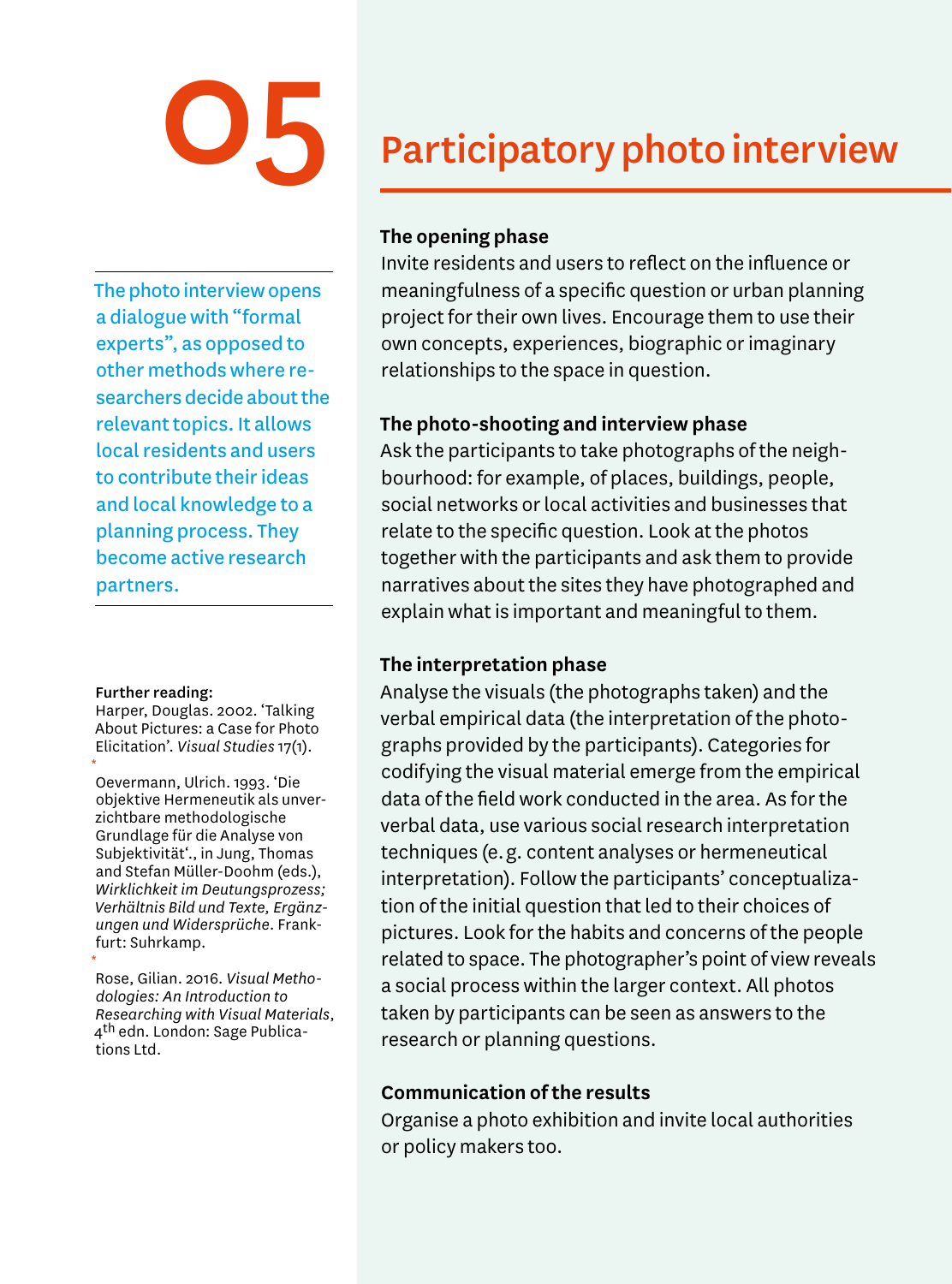*A public space in Cureghem, seen from the perspective of a social worker from a local youth organisation and taken in the course of a participatory photo interview, 2019.*



### Participatory photo interview

Residents or users of a neighbourhood

A visual method to integrate the perspective of local residents and users into urban transformation processes.

**How does it work**

Participants take photos of the neighbourhood, focusing on a specific question. They describe the photos they have taken to the researchers, highlighting meaningful topics. Researchers interpret both the visual and verbal data.

#### **Why, what for**

**Who is it for**

The method reveals the space related needs, desires and assumptions while also integrating local knowledge into the planning process.

#### **Who can do it and what do you need for it**

Competences: a social scientist, a research assistant, a local facilitator and a translator if necessary Materials: a photo device, a sound recording device

#### **At what phase in a planning process**

The field research ("listening") phase

#### **Estimated budget**

The costs of the technical equipment

#### **syncity Contact**

Bettina Kolb, bettina.kolb@oikodrom.org

► Handbook, PartII, Phase 1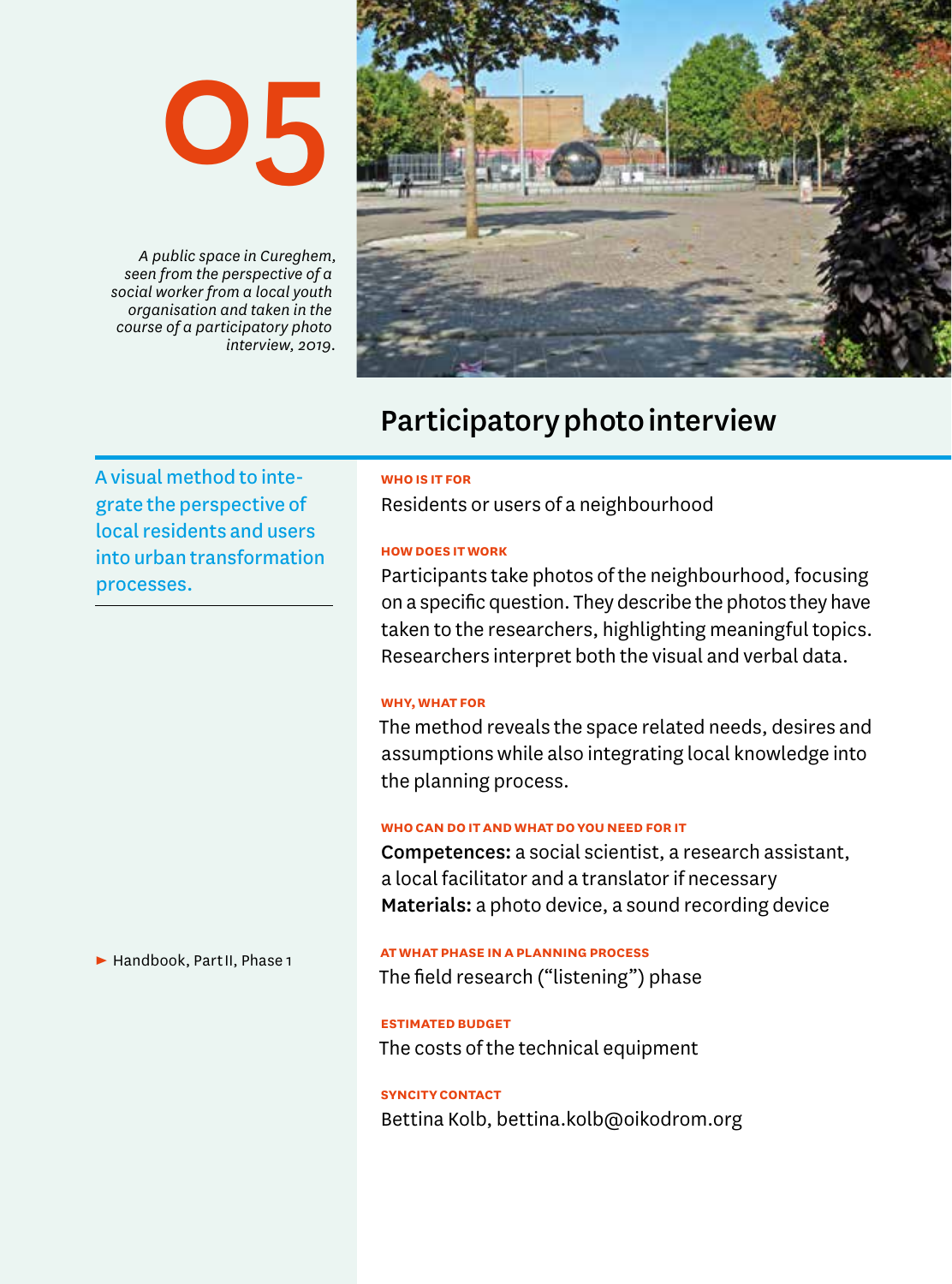

While most people do not own land in the city, seed balls are are a symbol for the battle for collective ressources and against scarcity of land, environmental abuse and wasted opportunities.

#### Further reading:

Anderson, Elsa C. and Emily S. Minor. 2020. 'Assessing Four Methods for Establishing Native Plants on Urban Vacant Land'. *Ambio* 50: 695-705.

\* Mikadze, Vladimir. 2015. 'Ephemeral Urban Landscapes of Guerrilla Gardeners: A Phenomenological Approach'. *Landscape Research* 40(5): 519 – 529.

\* Reynolds, Richard. 2008. *On Guerrilla Gardening: A Handbook for Gardening without Permission*. London: Bloomsbury.

## Seeding the city

#### **Prepare**

To make seed balls you need equal parts of clay and garden soil, several packs of seeds, water, a small bowl and a large bowl. A spoon and egg cups can be helpful tools.

#### **Make the seed balls**

First, mix the different seeds in the small bowl. If possible, use local plant species (e. g. from the local seed bank) as they are likely to grow better. Once the seeds are thoroughly mixed, add the potting soil first, then the clay. Make sure that chunks are broken up, pieces of wood removed and the ingredients thoroughly mixed before you start adding water. Shape the resulting mixture into small balls and let them dry (i. e. in egg cups or on newspaper). Don't roll them – press them!

#### **Plant the seed balls**

After a day or two in the sun the seed balls dry out, ready to be thrown. The task is to seed the concrete cracks in the city wherever they appear and transform them with the support of plants (see Mikadze, 2015).

#### **Possible extensions**

This is only one of many approaches to the challenge of appropriating both public and private spaces without coming into conflict with the law. Consider alternatives too, e. g. organise a workshop to mine the city, construct a marble run with materials the participants find on site. With an ecological-botanical ambition, seed balls may be combined with other techniques. Anderson and Minor (2008) have shown that low-cost and lowmaintenance planting efforts are most supportive for urban ecosystems. Their conclusion: adopt broadcast seeding for city centres!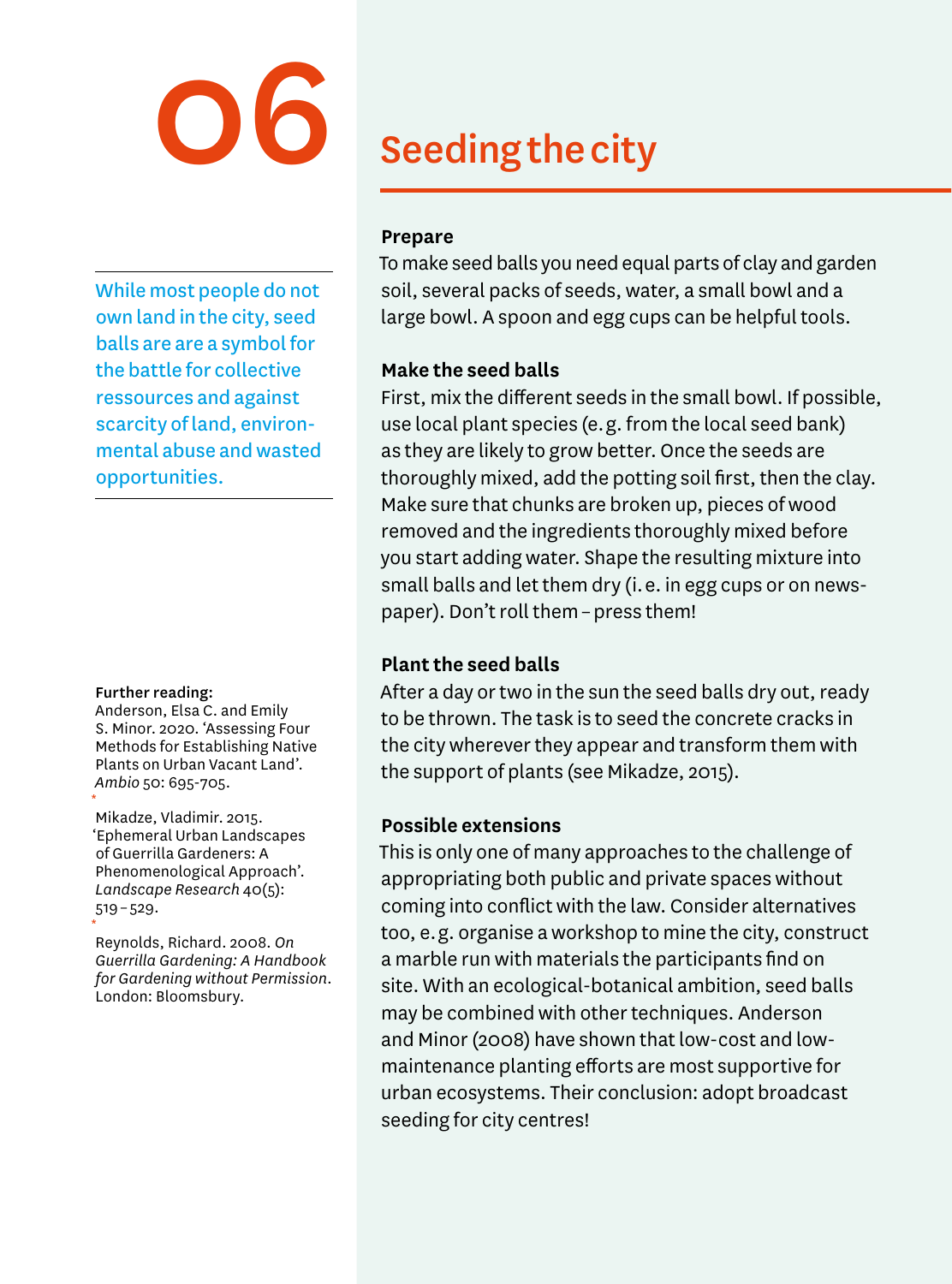*Over sixty seedballs were formed and thrown during a single afternoon in the frame of an Urban Living Lab Vienna 2020, carried out by Oikodrom.*



### Seeding the city

Soil mixed with seeds, kneaded and dried under the sun: an ideal way of teaching children and teens basics of botany and inspire them to intervene into their urban spaces in evironmental friendly and productive ways.

#### **Who is it for**

Children, early teens, and everyone who likes to touch soil

#### **How does it work**

It is a workshop in public space that invites to form seed balls and get informed on urban plants and eco-sytems.

#### **Why, what for**

It is simple, fun and educative. It promotes stakeholder involvement and inspires participants to transform their urban environment.

#### **Who can do it and what do you need for it**

Competences: supervision of children, facilitation skills Materials: a bowl, soil, clay, water, seeds and a spoon, old newspaper or egg cups, a blanket / carpet to sit on

#### **At what phase in a planning process**

Mainly in the awareness raising phase, but can be used throughout the whole planning process

#### **Estimated budget**

Soil and clay :  $€5 - €20$  (or found on site) Crop and flower seeds: € 2 – € 10

#### **SYNCITYContact**

Michael Anranter, office@oikoplus.com

► Handbook, Part II, Phase 2A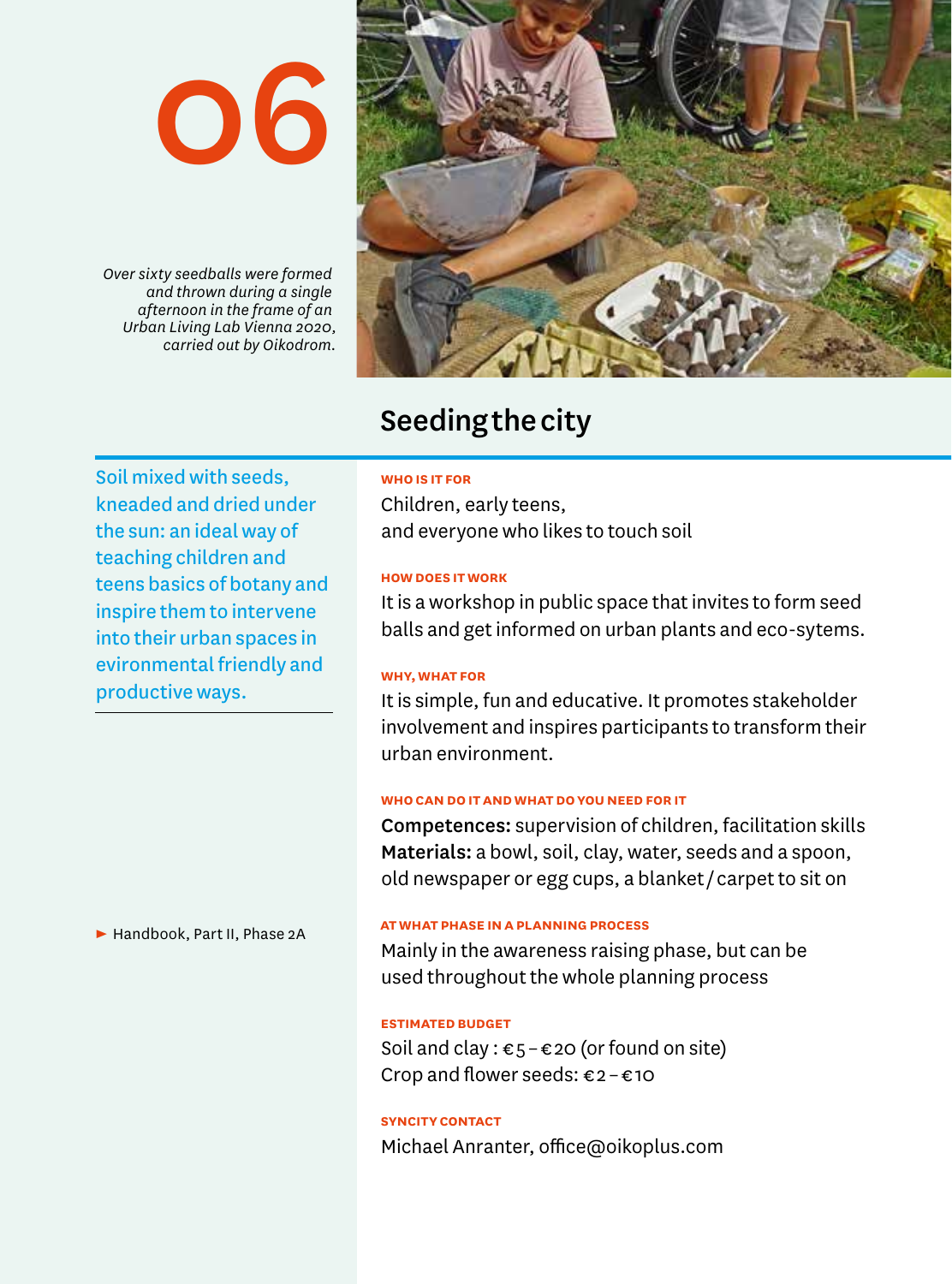

A popular method to engage stakeholders in urban planning and design and to develop a better understanding of the different types of activities encountered in the public space. The aim is to facilitate the spatialisation of users' mobility flows and set the conditions for identifying possible conflicts in the public space.

#### Further reading:

\*

Carton, Linda J. and Will A. H. Thissen. 2009. 'Emerging Conflict in Collaborative Mapping: Towards a Deeper Understanding?' *Journal of Environmental Management* 90(6): 1991 – 2001.

Huybrechts, Liesbeth, Dressen, Katrien and Selina Schepers. 2012. 'Mapping Design Practices: On Risk, Hybridity and Participation'. *PDC'12: Proceedings of the 12th Participatory Design Conference: Exploratory Papers, Workshop Descriptions, Industry Cases — Volume 2, August 2012*, pp. 29–32. \*

Kesby, Mike. 2007. 'Spatialising Participatory Approaches: The Contribution of Geography to a Mature Debate'. *Environment and Planning* A 39(12): 2813 – 2831.

## Collaborative mapping

#### **Select the most suitable format**

Syncity tested three versions of collaborative mapping: traditional (single use printed maps and hand drawing)

- whiteboard (map printed on an erasable whiteboard and hand drawing with special markers)
- online (digital drawing on a static map using an opensource programme - AWW APP).

The traditional and whiteboard versions are well suited for groups of 6 – 8 people and require a large space, a suitable date and time, and the creation of a group with similar interests to assure a comfortable environment that facilitates their interaction (e. g. shop keepers or members of an association). The online version works better for individual interactions, but the participants need to have digital literacy skills and equipment, and you need to explain the tools in a training session.

#### **Hold the workshop**

Ask participants to draw their resident / user experiences (e. g. crossing the street or resting), including the barriers encountered, on a geographical map of a familiar public space. Alternatively, provide them with blank paper (or sheets with a few elements already drawn on it) and ask them to develop mental maps. This allows participants to draw their own perception of space that leads to a more personal representation of space.

#### **Benefits**

Collaborative mapping allows participants to identify and visualise the most frequented areas used as passages. The facilitator and the tools provided enable the representation of local knowledge about a specific area. The act of drawing together triggers a discussion about the problems and opens up possibilities for the transformation of a public space.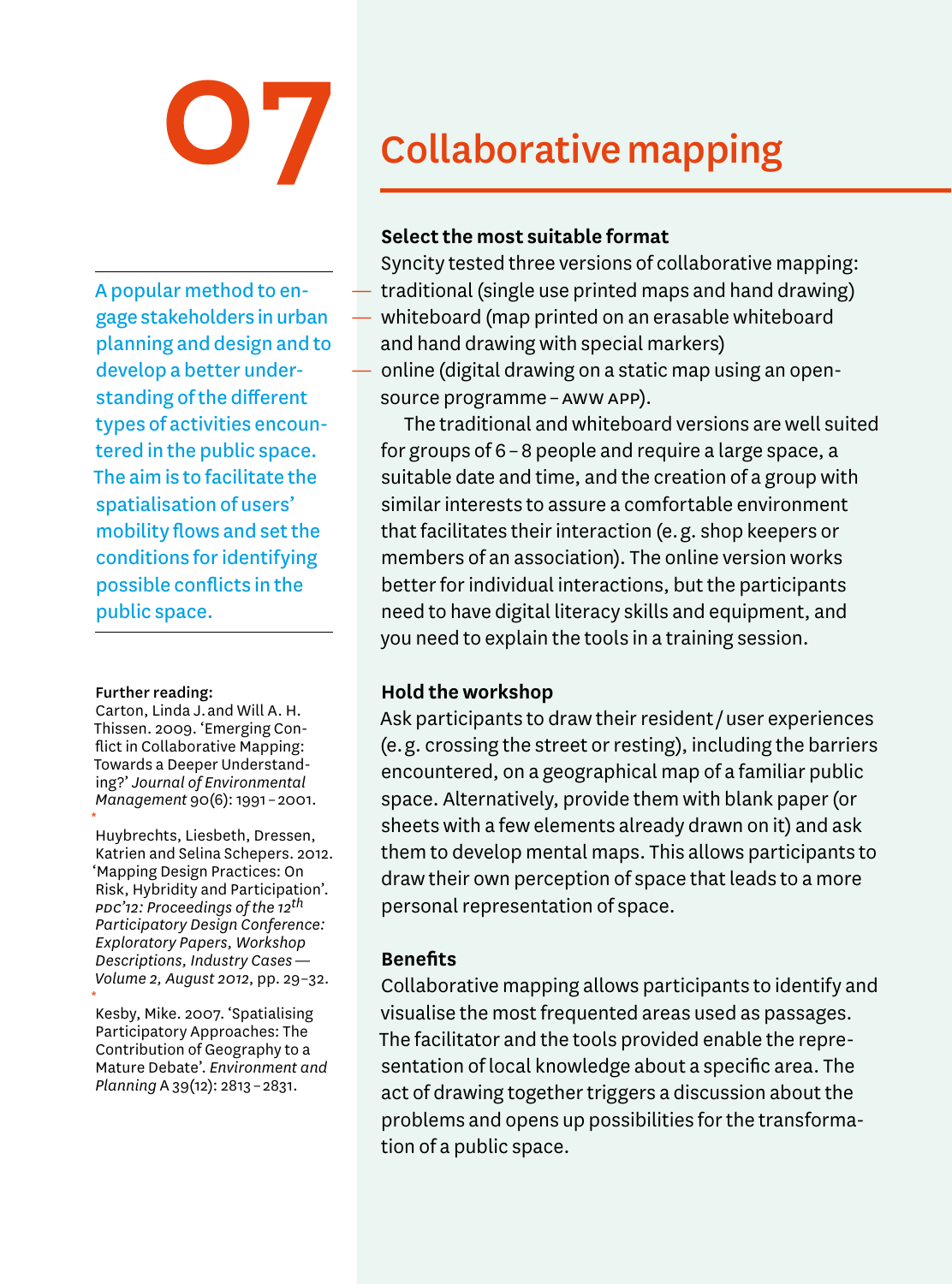

*A collaborative mapping with stakeholders in Cureghem represents usages of the public space, drawn in the frame of Syncity participatory action research, 2019.*



### Collaborative mapping

A method used for visually representing the users' trajectories in a defined space.

Participants work together to draw mobility flows in the public space and identify potential conflicts of usage.

Users of a particular area

#### **Why, what for**

**How does it work**

**Who is it for**

It leads to a deeper understanding of different usages and the needs of the local community.

#### **Who can do it and what do you need for it**

Competences: skills for using digital representation tools; facilitation skills Materials: traditional / whiteboard version: a printed map, a white board, pens and pencils

#### **At what phase in a planning process**

After completing the site diagnostic and identifying the stakeholders

#### **Estimated budget**

Traditional version: € 30 – € 80 Whiteboard version: € 150

#### **syncity Contact**

Cataline Sénéchal, cataline.senechal@ieb.be, Catalina Dobre, catalina.dobre@ulb.be

► Handbook, PartII, Phase 1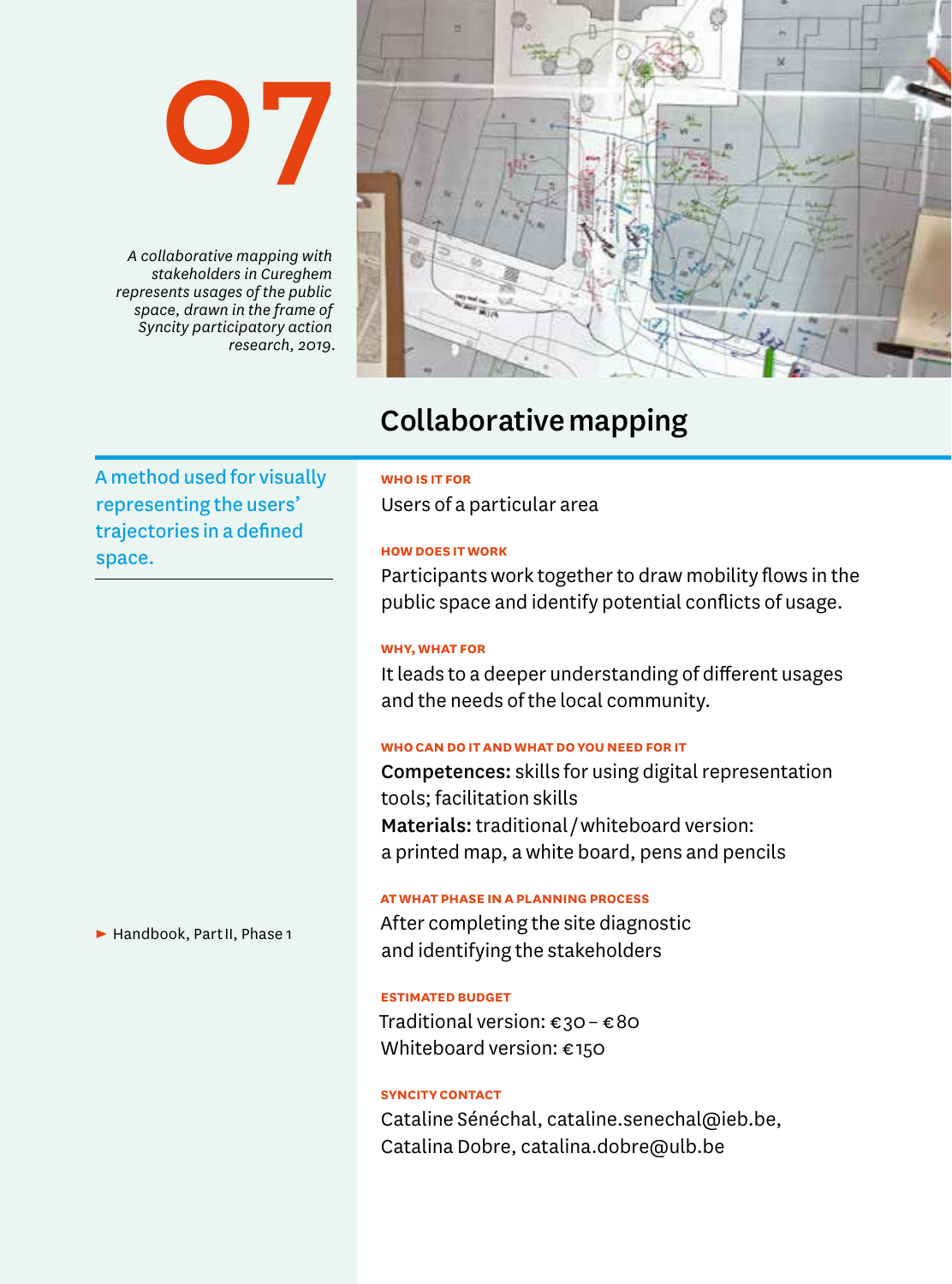

The "walking and talking" method is used for revealing the relationship between people and places, including perceptions, emotions, identification with space, performativity, usage and ways to appropriate the space.

#### Further reading:

Stals, Shenando, Smyth, Michael and Wijnand Ijsselsteijn. 2014. 'Walking & Talking: Probing the Urban Lived Experience Mobile'. *NordiCHI'14: Proceedings of the 8th Nordic Conference on Human-Computer Interaction: Fun, Fast, Foundational, October 2014*, pp. 737-746.

\* Kühl, Jana. 2016. 'Walking Interviews als Methode zur Erhebung alltäglicher Raumproduktionen'. *Europa Regional* 23(2): 35-48.

## The walking interview

#### **Prepare**

Let the interviewee guide the walk and decide on the places to visit. The more interviewees define the path of the walk, the more you learn about their intimate relations to space and the way(s) they use and co-own space in everday life. Alternatively, you can define the path of the walk and include places that might be barely known to the interviewees, to understand anchor points and how they perceive an unknown environment.

#### **Who to interview**

Anyone familiar with the environment, who does not have any personal relationship with the researcher and is able to walk longer distances (1 – 2 hours).

#### **How to carry out the interview**

Ask questions (on the basis of a predefined interview topic or more generally) to find places of personal significance for the interviewee within the area. Start at a quiet place. Record the interview, take photos and notes. Focus on:

- the way spaces are perceived, used and made useful
- the construction of spaces (boundaries, visibility, invisibilities)
- the different spatial practices attributed to groups
- the way interviewees communicate their emotions during the walk: Stals et al. (2014) suggest using a scale for participants to assess their emotions once they are on site.

#### **Analyse**

Transcribe the interview and analyse the content (e. g. following the methodology of grounded theory, a variant of discourse analysis or objective hermeneutics).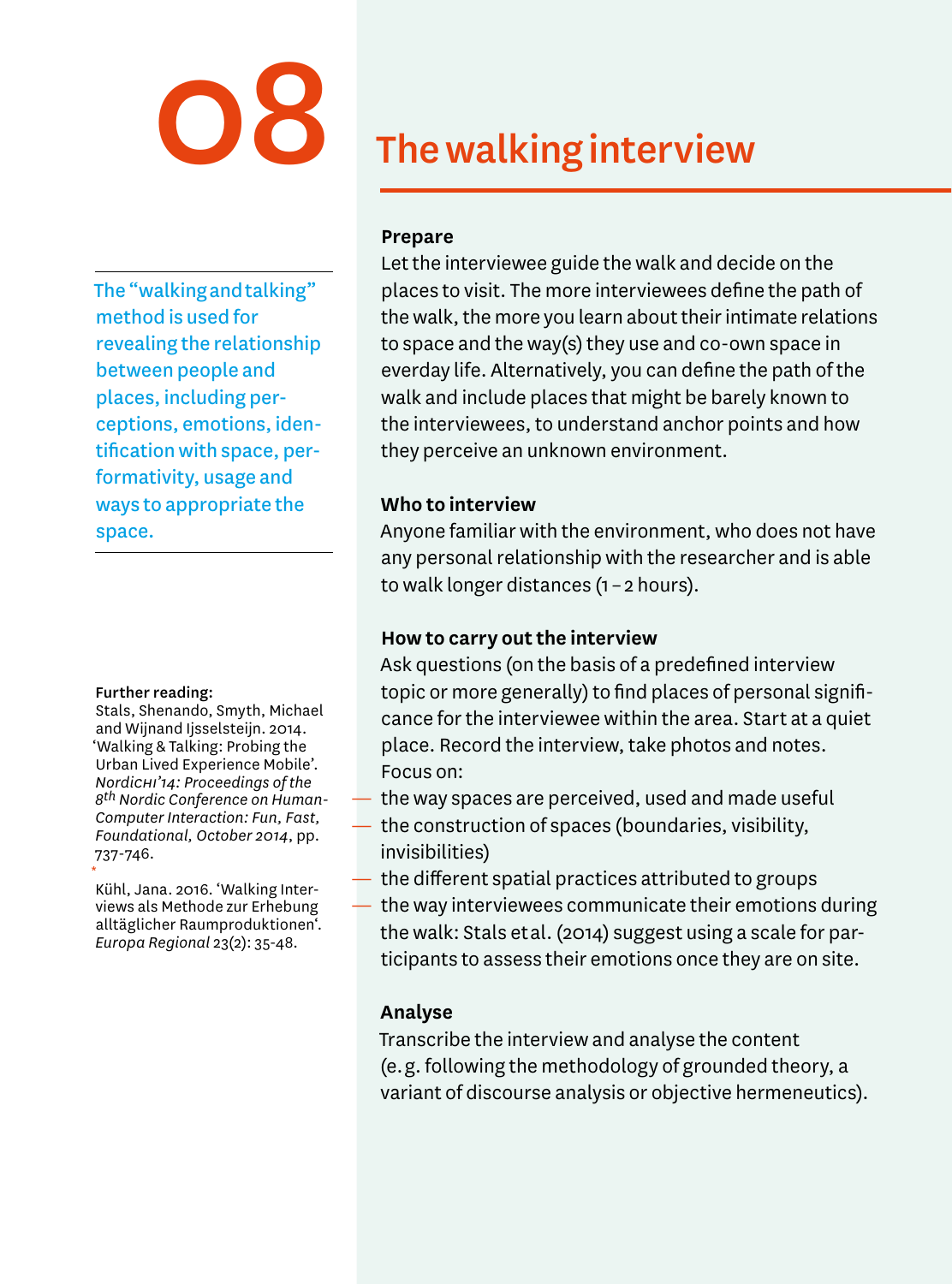*A resident of Cureghem shares his "significant place" with Syncity researchers, Brussels, 2020.*



### The walking interview

This method uncovers the way people perceive practice and feel about space.

Local residents and users of a certain space

#### **How does it work**

**Who is it for**

Select places that might be important to the interviewee, or let him / her define the path of the walk. If the interviewee agrees, record the interview and document the tour with photos, and notes. Finally, analyse and interpretate your data.

#### **Why, what for**

It is low-threshold, provides a relaxed setting for an interview and stimulates associations.

#### **Who can do it and what do you need for it**

Competences: a social scientist and a translator (if necessary) Materials: an audio recording device, a camera and a card to note down emotions

**At what phase in a planning process** The field research ("listening") phase

**Estimated budget** The costs of the technical equipment

**syncity Contact** Richard Pfeifer, office@oikodrom.org

► Handbook, PartII, Phase 1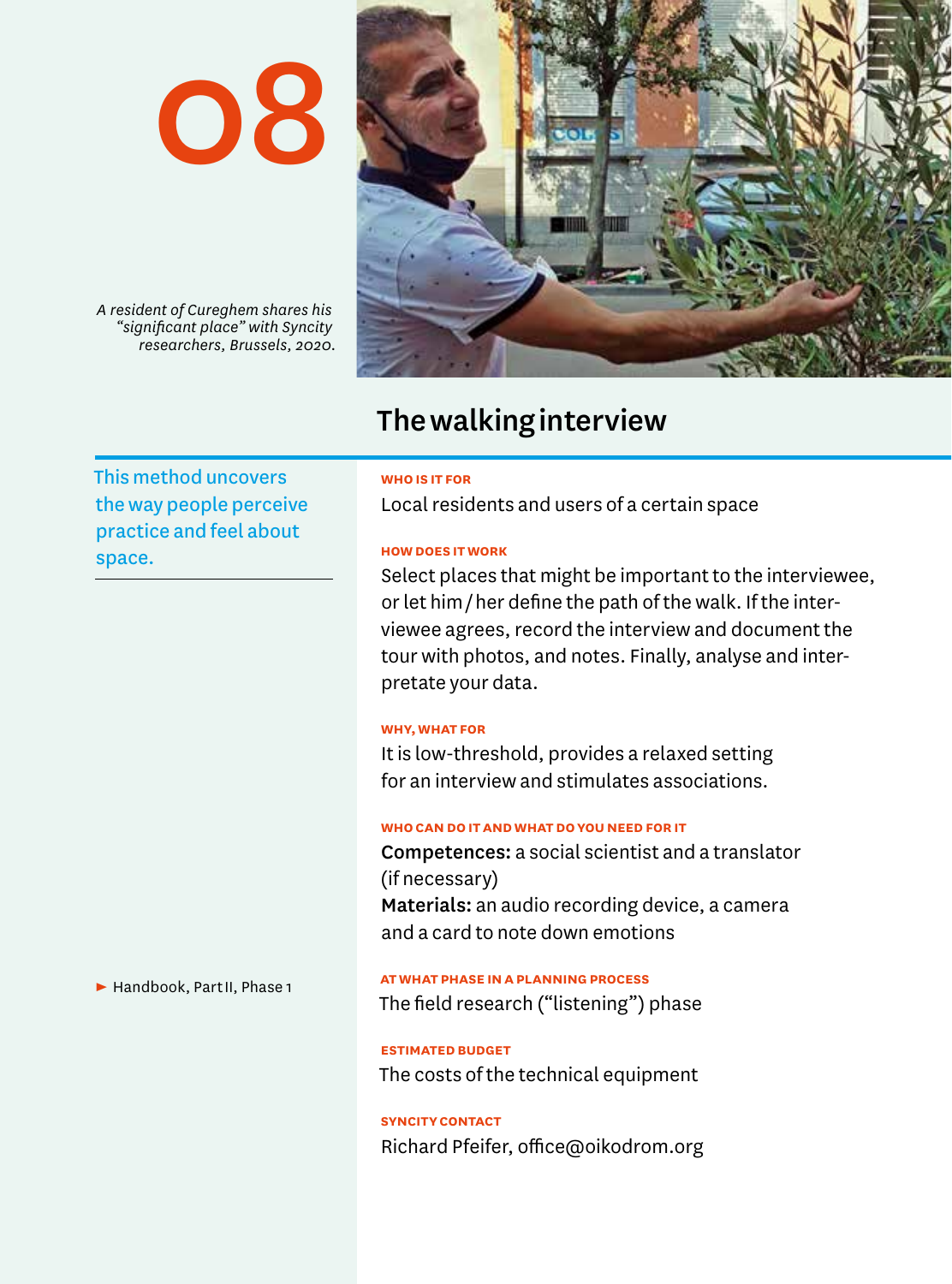# 09 Atelier scenario

A workshop involving end users of a service, product or urban planning project, to share opinions and collaborate on solving problems with the help of a facilitator. It is an effective tool for co-creating solutions with the people who are the most affected by an issue, regardless of their education and communication skills.

#### Further reading:

Sanders, Liz and Pieter J. Stappers. 2012. *Convivial Toolbox: Generative Research for the Front End of Design*. Amsterdam: BIS.

\* Slocum-Bradley, Nikki. 2003. *Participatory Methods Toolkit: A Practitioner's Manual*. Brussels: Fondation Roi Baudouin.

\* Street, Penny. 1997. 'Scenario Workshops: A Participatory Approach to Sustainable Urban Living?' *Futures* 29(2): 139-158.

#### **Develop scenarios for discussion**

The first step is to define a set of scenarios with the help of urban planning / design experts. These scenarios suggest solutions to future problems, describing them in terms of social, technological and organisational arrangements. They provide a basis for discussion on how things might be, instead of definitive statements (Street, 1997).

#### **Choose participants**

Make sure that all stakeholders related to a certain urban transformation project or service / product design are represented in the workshop. Local associations might help with recruiting participants.

#### **Hold the workshop**

Participants scrutinize the scenarios and write their ideas and comments on posters or post-it notes. The best practice is to divide them into groups. While doing this you need to balance the various interests of different social groups (citizens, entrepreneurs, decision-makers, etc) in order to include them on an equal basis. You can either have each group reflect on a different scenario or have all groups focus on the same scenario. In the latter case, make several discussion rounds, until all the scenarios are covered. At the end, each group presents their findings to the whole audience to enable further discussion.

#### **Benefits**

It provides an opportunity for local stakeholders to affect the decision-making process. Their views and knowledge are incorporated in the design process. It helps adapting choices for a specific community while providing innovative hunches on aspects related to everyday uses and practices that could otherwise remain unknown.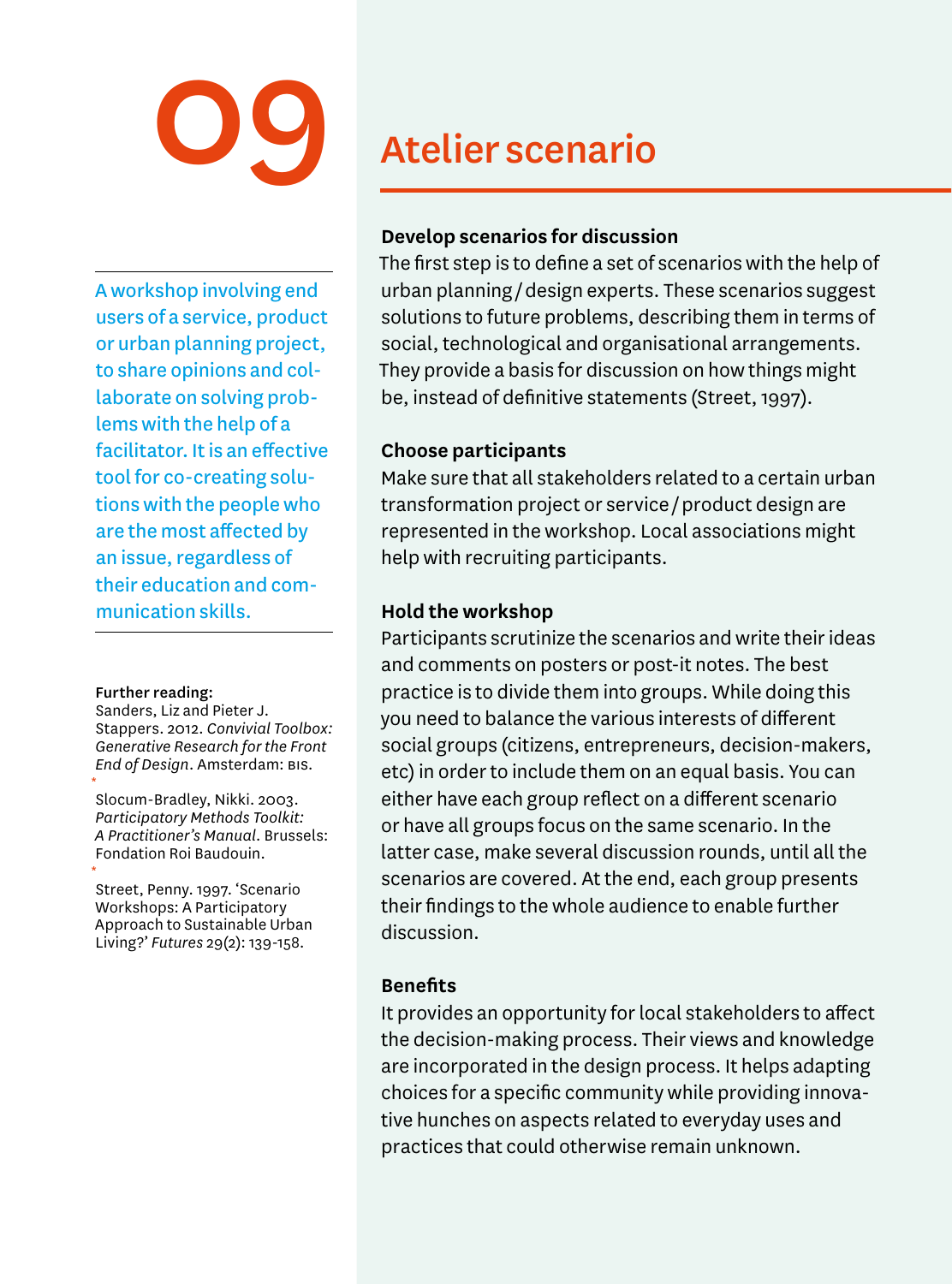# $\bf{O}$

*Comparing different scenarios, in search for a better waste management solution for Chausée de Mons in Brussels during a Syncity Urban Living Lab, 2020.*



### Atelier scenario

#### **Who is it for**

Managers and end users of a service, product or urban / architectural project

#### **How does it work**

It engages participants in a reflection process on concrete urban challenges, enhaces mutual learning and the exchange of experiences and facilitates collaboration.

#### **Why, what for**

To engage different stakeholders, agree on a common language and converge towards a shared vision / strategy.

#### **Who can do it and what do you need for it**

Competences: a social scientist, a research assistant, a facilitator and a translator (if necessary) Materials: flipcharts, post-its, pens, printed maps

#### **At what phase in a planning process**

In the phase aimed at creating solutions in a collaborative way with the affected stakeholders

#### **Estimated budget**

Mainly depending on the costs for renting a space with several rooms for small group work

#### **syncity Contact**

Cataline Sénéchal, cataline.senechal@ieb.be, Andrea Bortolotti, andrea.bortolotti@ulb.be

people to share their opinions and knowledge, and to solve problems in a collaborative and creative environment.

This method enables

► Handbook, Part II, Phase 2B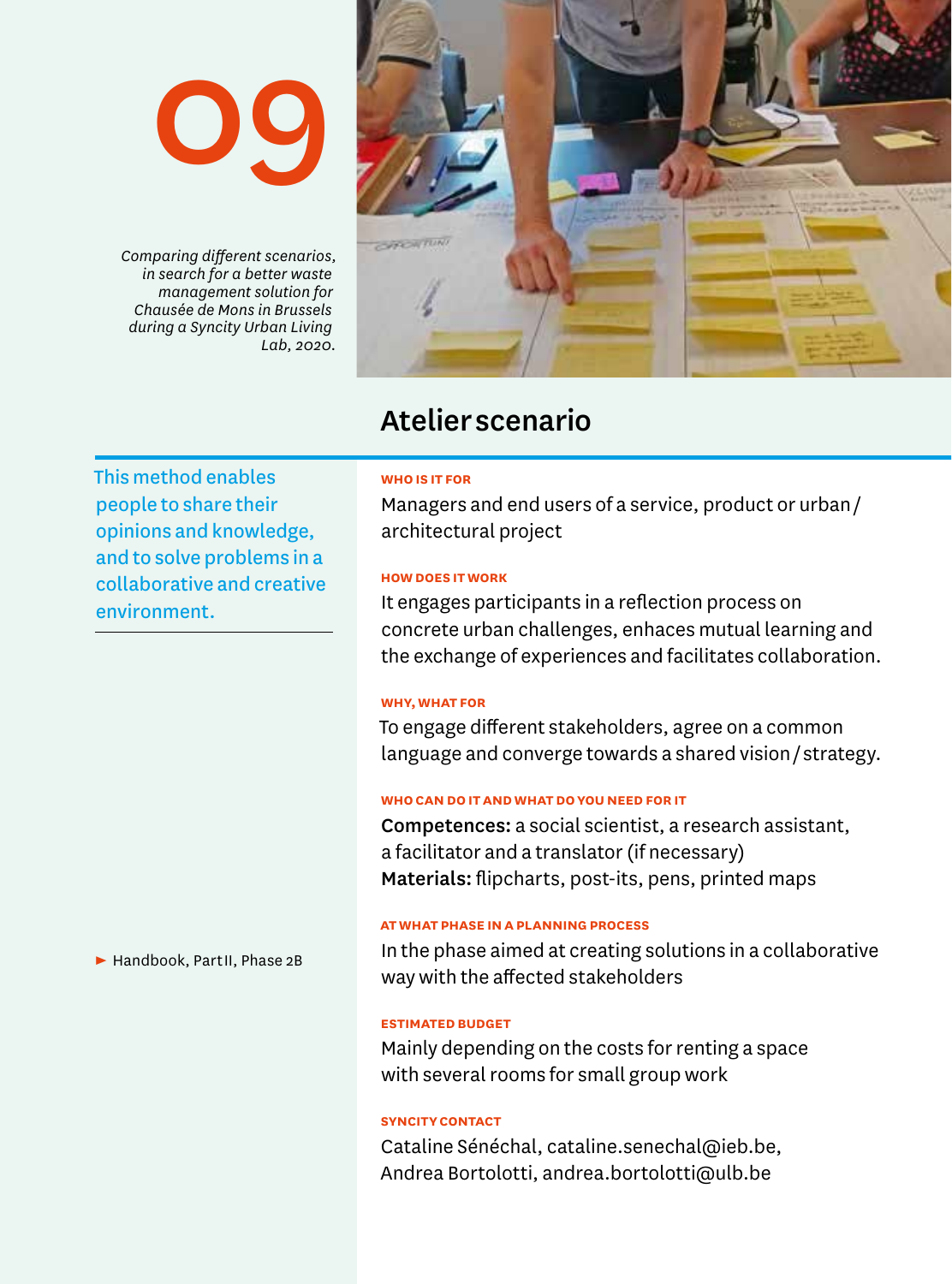Plexhibition invites people to study their surroundings and to propose changes for chosen aspects of the environment. Instead of verbal articulation, ideas are drawn on the plexiglass. The temporary exhibition of images created stimulates conversation and debate on space.

#### Further reading:

Akın, Canan and N. Sezin Kıpçak. 2016. 'Art in the Age of Digital Reproduction: Reconsidering Benjamn's Aura in "Art of Bansky"'. *Journal of Communication and Computer* 13: 153-158.

\* Mygind, Lærke, Hällman, Anne K. and Peter Bentsen. 2015. 'Bridging Gaps between Intentions and Realities: A Review of Participatory Exhibition Development in Museums'. *Museum Management and Curatorship* 30(2): 117– 137.

## Plexhibition

#### **Prepare**

You need at least 4 to 5 plexiglass panels (6 mm thick) in A4 format, ideally placed in a wooden frame, as this provides stability to the plexiglass and allows the drawer to focus his or her vision.

#### **Facilitate**

Plexhibition needs a setting based on trust and creativity. It can help to create inspiration by hanging an image painted in advance. The possibility to draw freely often attracts children to participate in the first place; invite their adult companions to join and e. g. complete the picture.

#### **Exhibit the painted panels**

Exhibit them on location; drill a hole in the centre of the panels and hang them in front of a non-transparent background. Once you have drawings hanging, more and more people will come and participate. If a picture has been comprehensively discussed and the creator agrees, it may continue to serve as an attraction and inspiration for other people. If he / she does not agree, wipe away the picture with a moist towel; the plexiglass panel is then ready to be repainted.

#### **Overcome the temporality**

Plexhibition needs documentation. Take photos and videos, but above all notes on the topics discussed. Plexhibition uses chalk pens to maintain a temporary character. If you make the images permanent (e. g. by using fixative sprays or indelible markers) you may influence the way interaction is perceived. Inspiring reflections on this can be found in Akın and Kıpçak (2016).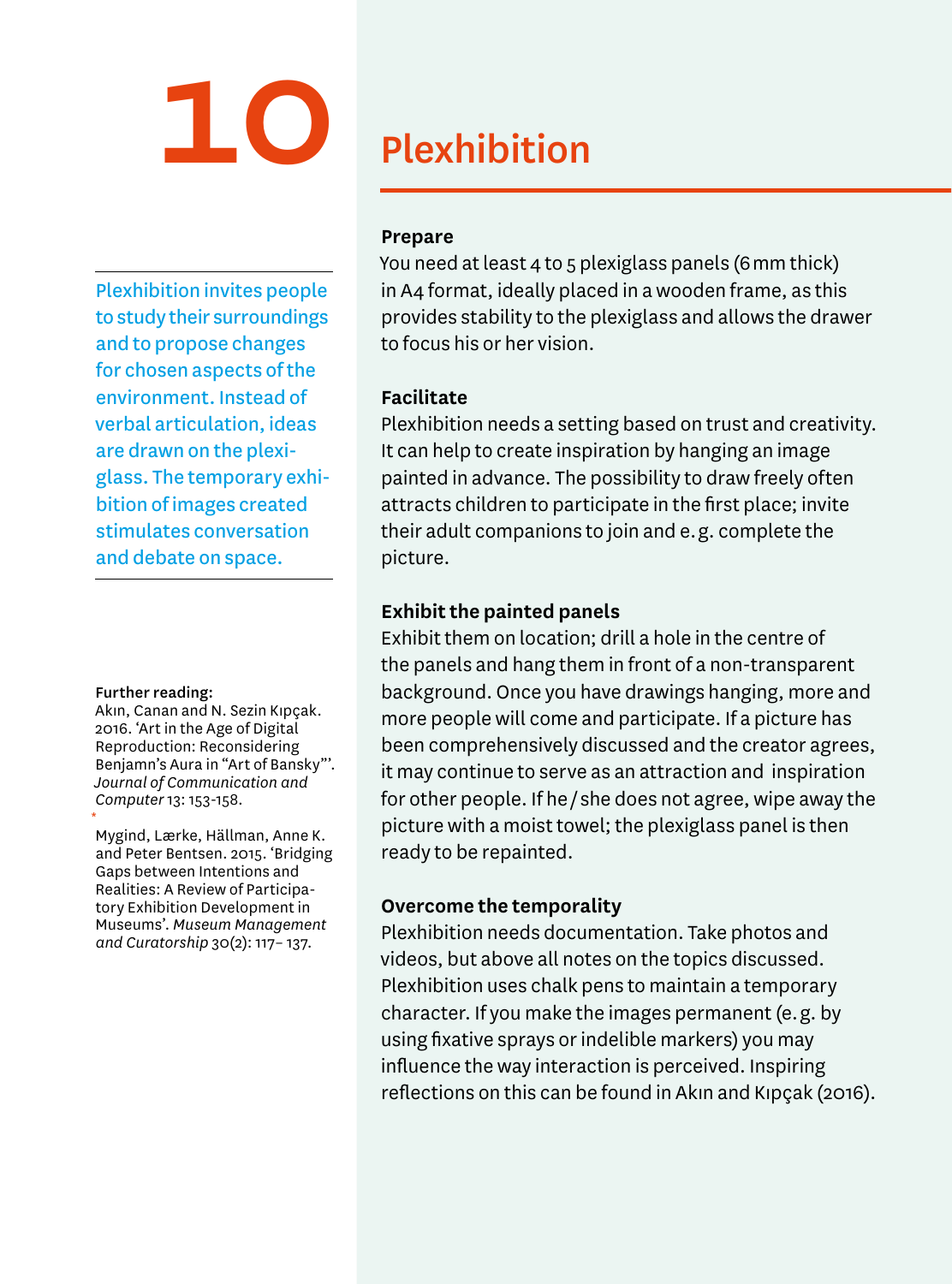*During Plexhibition testing in summer 2020 in Vienna, COVID-19 was the major topic drawn by many children and teenagers.*



### Plexhibition

#### **Who is it for**

Youngsters and everyone who prefers drawing to writing

#### **How does it work**

People use a transparent plexiglass panel, hold it in front of an interesting background and augment what they see with their own drawings.

#### **Why, what for**

It is a creative and simple way to express desired change or spatial associations. The panels can be re-used. The method works best when the cityscape may be altered (e. g. brownfields).

#### **Who can do it and what you need for it**

Competences: skills and tools to cut plexiglass and construct wooden frames for it; facilitator skills Materials: plexiglass, wood, chalk pens, a moist sponge

#### **At what phase in a planning process**

Best used in the awareness-raising phase

#### **Estimated budget**

Plexiglass panels incl. wooden frame: up to  $\epsilon$ 40 chalk pens: € 3 – € 5, Cleaning sponge: € 1

#### **Contact:**

Michael Anranter, office@oikoplus.com

glass panels, participants imagine an urban environment they would like to live in and express their wishes by drawing.

Using chalk pens on plexi-

► Handbook, Part II, Phase 2A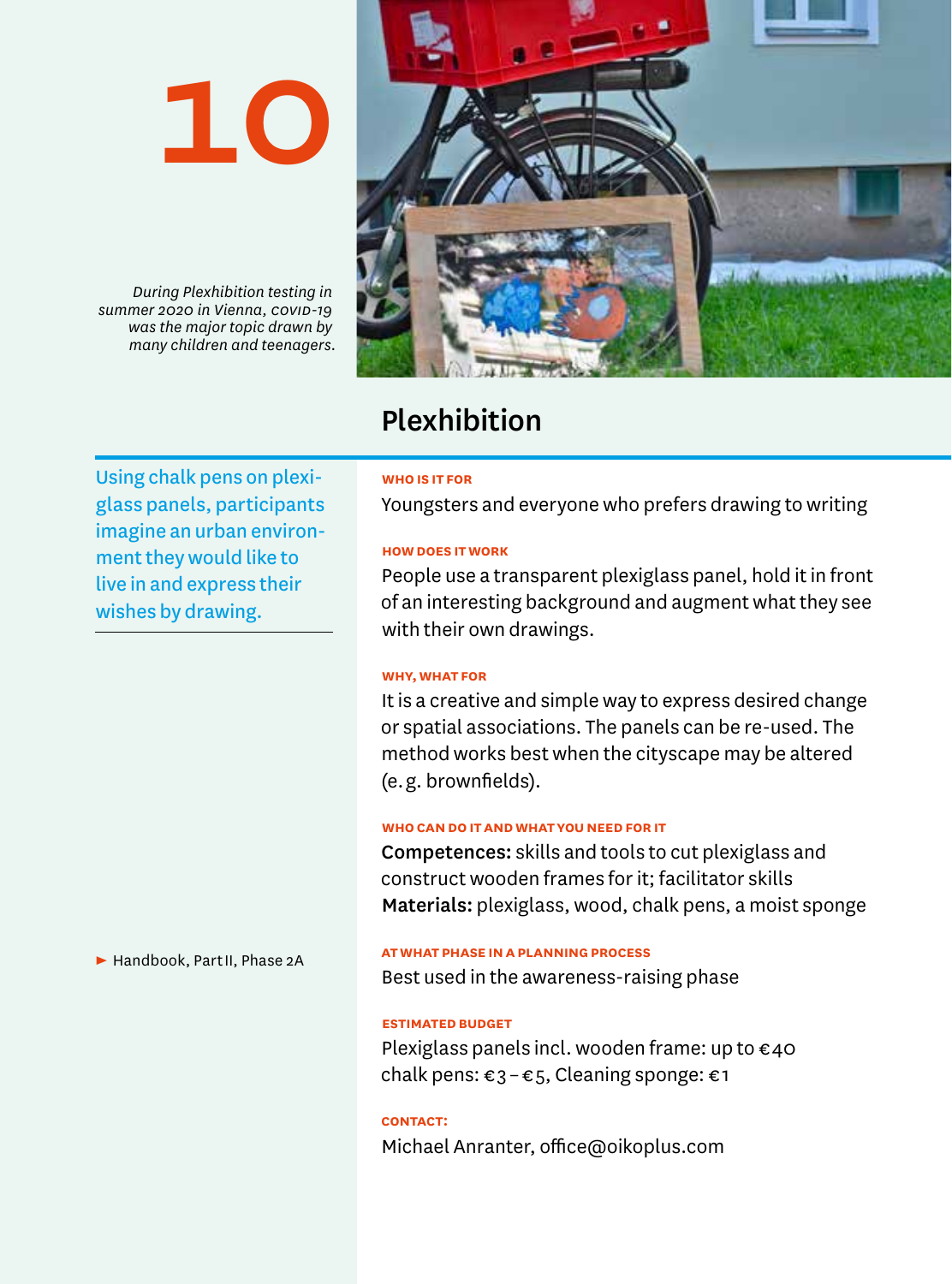# 11 Architectural model

Architectural models are artefacts that represent public space as close to reality as possible. They are ideally built together with the local community. Compared to maps, drawings or images, architectural models are time-consuming to build, but they are the most effective way to communicate.

#### Further reading:

Andersen, Pernille V. K. and Wafa S. Mosleh. 2020. 'Conflicts in Codesign: Engaging with Tangible Artefacts in Multi-stakeholder Collaboration'. *CoDesign*: 1 – 20.

\* Glackin, Stephen and Maria R. Dionisio. 2016. '"Deep engagement" and Urban Regeneration: Tea, Trust, and the Quest for Codesign at Precinct Scale'. *Land Use Policy* 52: 363 – 373.

\* Sanders, Liz and Pieter J. Stappers. 2018. 'Co-creation and the New Landscapes of Design'. *CoDesign*   $4(1): 5 - 18.$ 

#### **Build the model**

Create the model together with the local community in an open construction workshop in the neighbourhood, if possible. This is a great way to attract and engage passers-by. Contact local associations; they might provide you with recycled materials. The model should be customisable, robust, light and modular (e. g. use light wood and / or cardboard). Use geographical databases (e. g. OpenStreetMap, Google Satellite images) and onsite observations to identify the dimensions of the space and its representative elements.

#### **Balance abstraction vs. reality**

Architectural models can be too abstract for the users of public spaces. Therefore, you need to find the right balance between an abstract and a realistic representation of space. The aim is to show the existing situation and elaborate scenarios for improvement.

Cinema sets that present the public space as defined by facades (since there is no need to represent entire houses) are a great source of inspiration. Integrating familiar, easily-recognisable objects (e. g. miniature cars) and items from public space will make your model realistic. This will trigger the imagination of the participants and allow them to adopt a critical stance.

#### **Use the model in the co-design process**

During a co-design workshop, the model facilitates a well-focused debate (Andersen & Mosleh, 2020; Glackin  & Dionisio, 2016) and helps participants to visualise and discuss conflicting activities occurring in the public space. Consequently objects (e. g. cars, benches and trees) in the model should be moveable, to allow changes. If possible, carry out several co-design workshops in the same public space.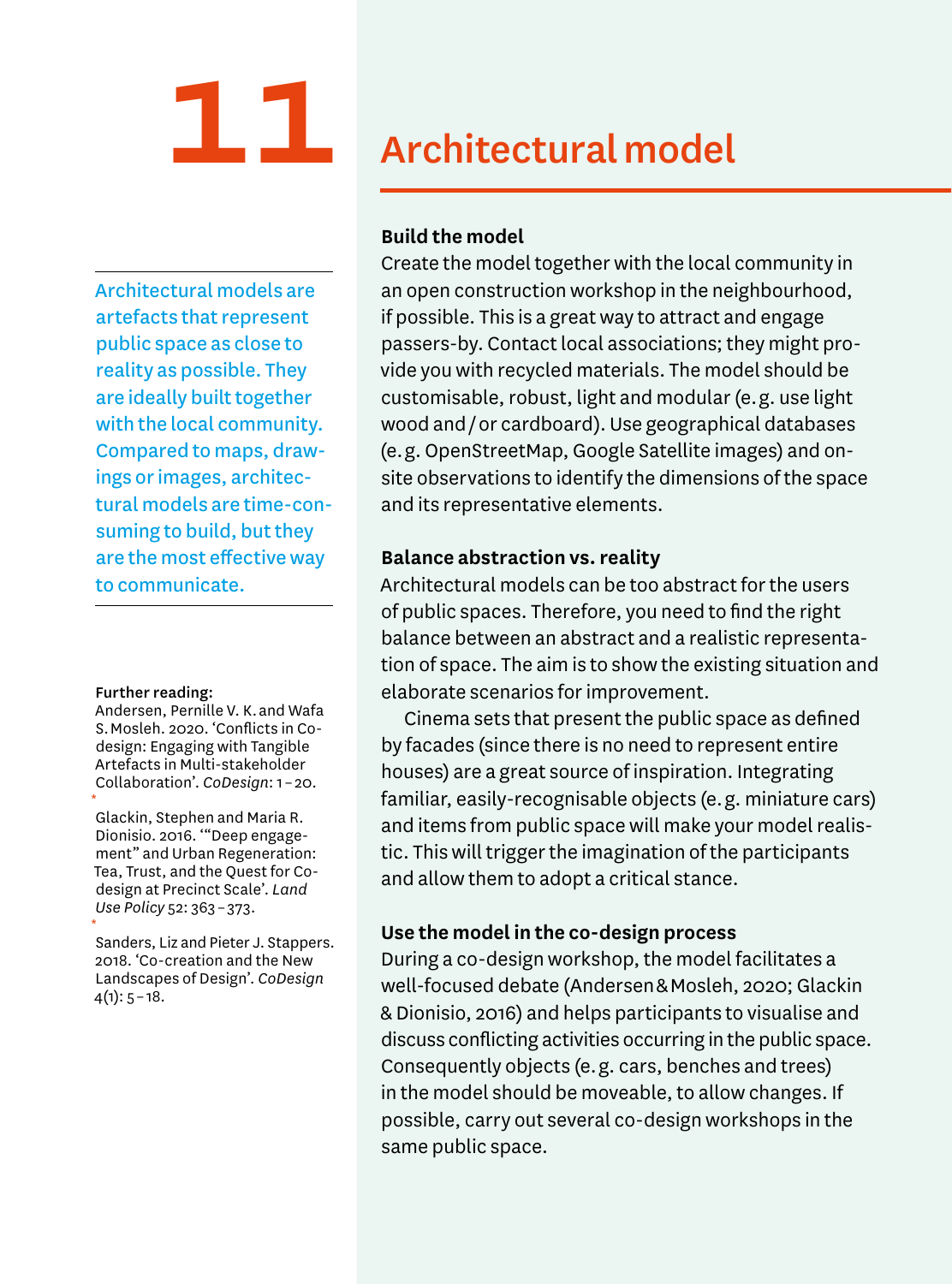*The architectural model used on location during a Syncity co-design workshop on Rue Dr De Meersman, Brussels 2020.*



### Architectural model

An artefact used for facilitating debate about public space during a co-design workshop.

Users of a public space

#### **How does it work**

**Who is it for**

The model built together with the local community enhances interaction with passers-by in a public space.

#### **Why, what for**

It helps people visualise their aspirations and concerns related to a public space.

#### **Who can do it and what do you need for it**

Competences: skills for handling basic construction tools; facilitation skills

Materials: a space for the workshop, light wood / cardboard, a printed map of the public space, whiteboard; plaster and paint to create urban furniture (for children)

#### **At what phase in a planning process**

After completing the site-diagnostic /  at the start of the co-design phase

#### **Estimated budget**

€ 200 – € 500

#### **Syncity Contact**

Catalina Dobre, catalina.dobre@ulb.be, Cataline Sénéchal, cataline.senechal@ieb.be

► Handbook, Part II, Phase 2B and Phase 3